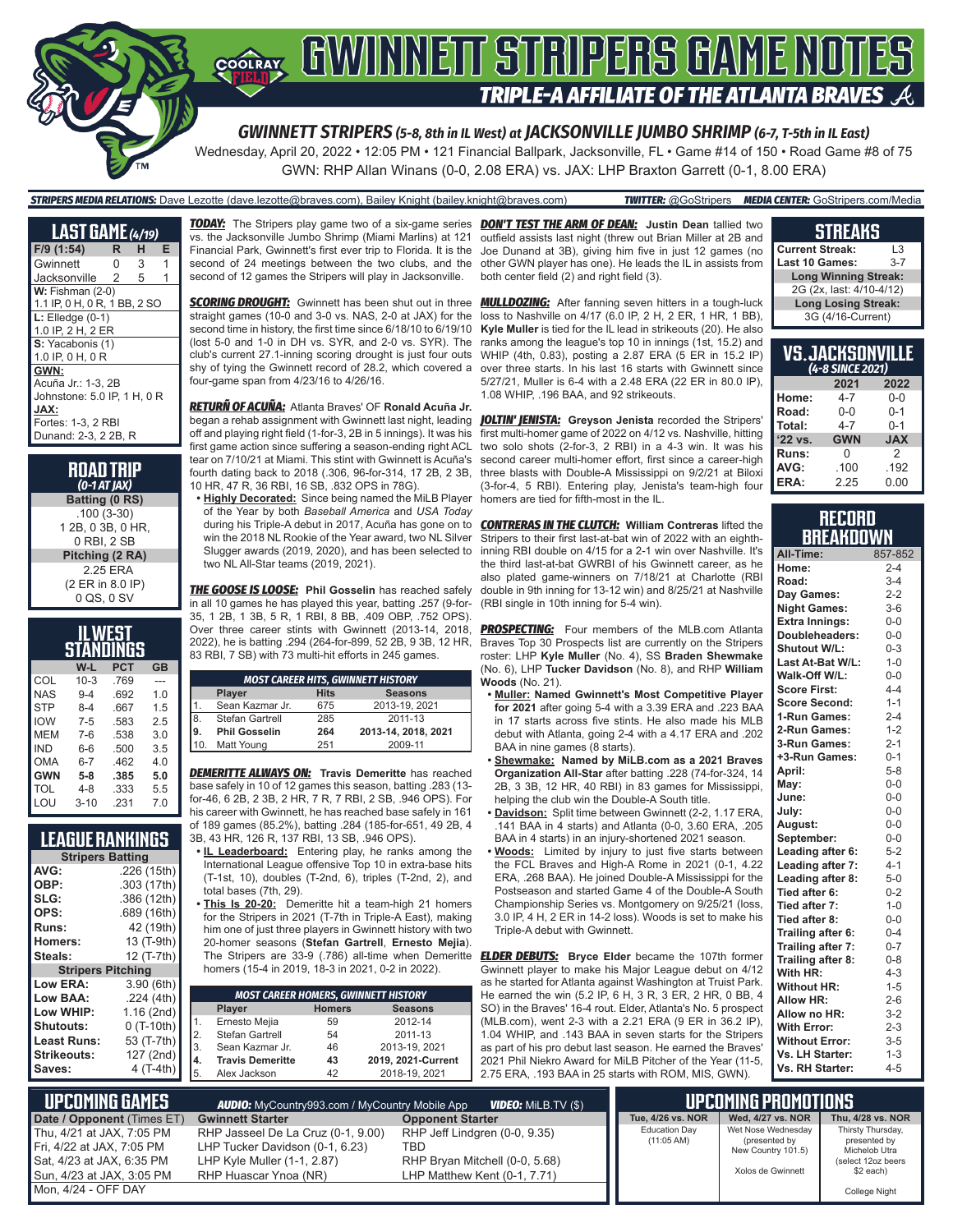



### *WEDNESDAY, APRIL 20, 2022 AT JACKSONVILLE*

| <b>MANAGER MATT TUIASOSOPO</b>                                                                                                                                            | <b>VS.2022 OPPONENTS</b>                                                                                                                                                               |
|---------------------------------------------------------------------------------------------------------------------------------------------------------------------------|----------------------------------------------------------------------------------------------------------------------------------------------------------------------------------------|
| Matt Tuiasosopo is in his second season as the manager of the Stripers in 2022                                                                                            | <b>Road</b><br>Home<br><b>Total</b><br>Home<br>Road<br>Total                                                                                                                           |
| He was named the seventh manager in Gwinnett history on 3/30/21, making him<br>the first former Gwinnett player to manage the club (played OF/1B from 2016-17)            | <b>IND</b><br>$0-0$<br>$0-0$<br>$0-0$<br><b>BUF</b><br>$0-0$<br>$0-0$<br>$0-0$<br>LOU<br>$0-0$<br>$0-0$<br>$0-0$<br><b>CLT</b><br>$0 - 0$<br>$0 - 0$<br>$0 - 0$                        |
| In 2021, he guided the Stripers to a 71-58 record (3rd in Triple-A East Southeast<br>Division)  On 5/4/21 at Charlotte, he became the youngest manager in Gwinnett        | <b>MEM</b><br>$0 - 0$<br>$3 - 3$<br>$3 - 3$<br><b>DUR</b><br>$0 - 0$<br>$0 - 0$<br>$0-0$<br><b>NAS</b><br>$0 - 0$<br><b>JAX</b><br>$0 - 0$<br>$0 - 1$<br>$2 - 4$<br>$2 - 4$<br>$0 - 1$ |
| history (34 years, 11 months, 25 days)  From 7/8/21-9/21/21, his Stripers owned                                                                                           | LHV<br>$0 - 0$<br>$0 - 0$<br>$0-0$                                                                                                                                                     |
| the best record in Triple-A Baseball (45-19, .703)  Began his managerial career<br>with Class-A Rome in 2019, earning Atlanta's Bobby Cox Award for Minor League          | <b>NOR</b><br>$0-0$<br>$0-0$<br>$0-0$<br><b>WEST</b><br>$2 - 4$<br>$5-7$<br><b>EAST</b><br>$0 - 0$<br>$0 - 1$<br>$0 - 1$<br>$3 - 3$                                                    |
| Manager of the Year  Coached at the Braves' Alternate Training Site in 2020.                                                                                              |                                                                                                                                                                                        |
| <b>PCT</b><br><b>Playoffs</b><br>Tuiasosopo's Managerial Career<br>W-L<br>Games                                                                                           |                                                                                                                                                                                        |
| With Gwinnett (2 Seasons):<br>142<br>76-66<br>.535<br>0<br>MiLB Career (3 Seasons):<br>281<br>$\mathbf 0$<br>141-140<br>.502                                              |                                                                                                                                                                                        |
|                                                                                                                                                                           |                                                                                                                                                                                        |
| EJECTIONS (0)                                                                                                                                                             | LAST AT-BAT WINS (1)                                                                                                                                                                   |
| Player/Coach<br>Date/Inning<br><b>Umpire</b>                                                                                                                              | The Stripers are 1-0 (1.000) in games decided in the last at-bat in 2022.                                                                                                              |
|                                                                                                                                                                           | Date/Opponent<br><b>Score</b><br>Game-Winning Play (*=Walk-Off)                                                                                                                        |
|                                                                                                                                                                           | 4/15 vs. Nashville<br>$2-1$ (8th)<br>William Contreras 2-out RBI double                                                                                                                |
|                                                                                                                                                                           |                                                                                                                                                                                        |
| <b>TEAM DEFENSE (3RD IN INTERNATIONAL LEAGUE)</b>                                                                                                                         |                                                                                                                                                                                        |
| <b>PCT</b><br>G<br><b>TC</b><br>PO<br>E<br><b>DP</b><br><b>TP</b><br>A                                                                                                    |                                                                                                                                                                                        |
| 457<br>.989<br>13<br>341<br>111<br>5<br>13<br>0<br><b>SB</b><br>$\mathsf{cs}$<br><b>PB</b>                                                                                |                                                                                                                                                                                        |
| <b>PCT</b><br><b>ATT</b><br>W-L<br><b>Catchers</b><br>3<br>0<br>Casteel, Ryan<br>3<br>.000<br>$\mathbf{1}$<br>$1 - 3$                                                     |                                                                                                                                                                                        |
| $\overline{7}$<br>$\overline{2}$<br>Contreras, William<br>0<br>.000<br>7<br>$2 - 3$<br>$\mathbf 0$<br>$\mathbf 0$<br>Pabst, Arden<br>$\Omega$<br>$\Omega$<br>---<br>$0-0$ | <b>GWINNETT PLAYERS USED (34 IN 2022)</b>                                                                                                                                              |
| Tromp, Chadwick<br>6<br>$\mathbf{1}$<br>$\overline{7}$<br>.143<br>0<br>$2 - 2$                                                                                            | Pitchers (18)<br>Position (16)<br>Alaniz, R.J.<br>Acuña Jr., Ronald                                                                                                                    |
| $\overline{\mathbf{3}}$<br>Total:<br>16<br>1<br>17<br>.059<br>$5-8$                                                                                                       | Brach, Brad<br>Casteel, Ryan                                                                                                                                                           |
|                                                                                                                                                                           | Brennan, Brandon<br>Contreras, William<br>Burrows, Thomas<br>Dean, Justin                                                                                                              |
|                                                                                                                                                                           | Cruz, Jesus<br>Demeritte, Travis<br>Davidson, Tucker<br>DeShields, Delino                                                                                                              |
|                                                                                                                                                                           | De La Cruz, Jasseel<br>Goins, Ryan<br>Elledge, Seth<br>Gonzalez, Yariel                                                                                                                |
| <b>Outfield Assists (5):</b><br>Dean $(5)$<br>Pitcher Pickoffs (2):<br>Kingham (1), Muller (1)                                                                            | Johnstone, Connor<br>Gosselin, Phil<br>Kingham, Nolan<br>Jenista, Greyson                                                                                                              |
| <b>Catcher Pickoffs (0):</b>                                                                                                                                              | Lee, Dylan<br>Nogowski, John<br>Muller, Kyle<br>Pabst, Arden                                                                                                                           |
|                                                                                                                                                                           | Sittinger, Brandyn<br>Shewmake, Braden<br>Stephens, Jackson<br>Tromp, Chadwick                                                                                                         |
| <b>STARTS</b><br><b>By Batting Order</b>                                                                                                                                  | Tonkin, Michael<br>Tucker, Preston<br>Toussaint, Touki<br>Valaika, Pat                                                                                                                 |
| DeShields (6), Gosselin (6), Acuña Jr. (1)                                                                                                                                | Vincent, Nick                                                                                                                                                                          |
| Gosselin (4), Tucker (3), Valaika (3), Goins (2), Shewmake (1)<br>2:<br>Demeritte (12), Valaika (1)<br>3:                                                                 | Winans, Allan                                                                                                                                                                          |
| Nogowski (6), Valaika (3), Contreras (2), Tucker (2)<br>4:<br>Contreras (4), Y. Gonzalez (3), Valaika (3), Jenista (1), Nogowski (1), Tucker (1)<br>5:                    | Italics = Player no longer in Braves organization                                                                                                                                      |
| Shewmake (6), Jenista (2), Nogowski (2), Goins (1), Tucker (1), Valaika (1)<br>6:                                                                                         | <b>BASS-LANTA</b>                                                                                                                                                                      |
| Goins (3), Y. Gonzalez (2), Jenista (2), Tromp (2), Casteel (1), DeShields (1),<br>7:<br>Nogowski (1), Tucker (1)                                                         | Three players have played for both Gwinnett and Atlanta in 2022:<br>Contreras, William (C)                                                                                             |
| Casteel (3), Y. Gonzalez (3), Jenista (3), Tromp (2), Goins (1), Pabst (1)<br>8:<br>Dean (9), Goins (3), Y. Gonzalez (1)<br>9:                                            | Davidson, Tucker (LHP)<br>Stephens, Jackson (RHP)                                                                                                                                      |
| <b>By Position</b>                                                                                                                                                        |                                                                                                                                                                                        |
| Contreras (5), Casteel (4), Tromp (4)<br>C:<br>1B: Nogowski (10), Jenista (3)                                                                                             |                                                                                                                                                                                        |
| 2B: Valaika (6), Goins (5), Gosselin (2)<br>3B: Y. Gonzalez (8), Gosselin (3), Valaika (2)                                                                                |                                                                                                                                                                                        |
| SS: Shewmake (7), Goins (5), Valaika (1)<br>LF: Tucker (5), Demeritte (3), Gosselin (3), Jenista (2)                                                                      |                                                                                                                                                                                        |
| CF: Dean (7), DeShields (6)                                                                                                                                               |                                                                                                                                                                                        |
| RF: Demeritte (8), Dean (2), Jenista (2), Acuña Jr. (1)<br>DH: Tucker (3), Valaika (2), Contreras (1), DeShields (1), Demeritte (1),                                      |                                                                                                                                                                                        |
| Y. Gonzalez (1), Gosselin (1), Jenista (1), Nogowski (1), Pabst (1)                                                                                                       | ATLANTA BRAVES REHAB ASSIGNMENTS (1 in 2022)<br>Injury (IL Date)<br><b>Rehab Dates</b><br><b>Player</b>                                                                                |
|                                                                                                                                                                           | Right ACL Tear (7/11/21)<br>Ronald Acuña Jr. (OF)<br>4/19-Current                                                                                                                      |
|                                                                                                                                                                           |                                                                                                                                                                                        |
|                                                                                                                                                                           |                                                                                                                                                                                        |
|                                                                                                                                                                           |                                                                                                                                                                                        |
|                                                                                                                                                                           |                                                                                                                                                                                        |
|                                                                                                                                                                           |                                                                                                                                                                                        |
|                                                                                                                                                                           |                                                                                                                                                                                        |
|                                                                                                                                                                           |                                                                                                                                                                                        |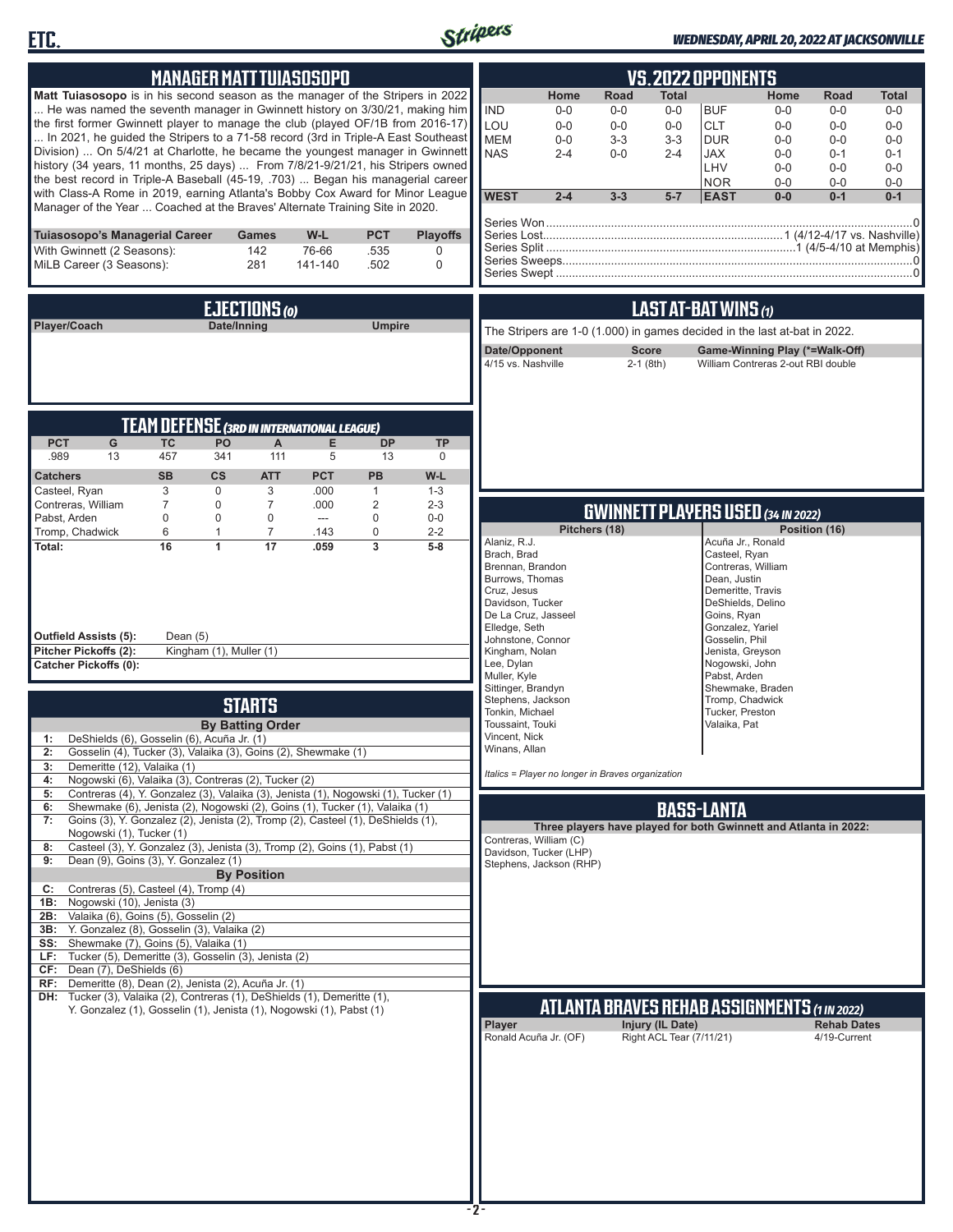### **STARTING PITCHER**



#### *WEDNESDAY, APRIL 20, 2022 AT JACKSONVILLE*

# **37****Allan Winans**

|      |     | QV ALLAN WINANJ                                  | <b>BIO ON PAGE 92 OF MEDIA GUIDE</b>                                  |
|------|-----|--------------------------------------------------|-----------------------------------------------------------------------|
| B/T: | R/R | <b>BORN:</b> 8/10/95 in Bakersfield, CA (age 26) |                                                                       |
| HT:  | 6-2 |                                                  | <b>ACQUIRED:</b> Selected by the Braves from the New York Mets during |
| WT:  | 185 | the Triple-A phase of the 2021 Rule 5 Draft.     |                                                                       |

*TODAY'S START:* **Allan Winans** makes his third start of the season in game two of a six-game series at Jacksonville ... In his 70th career MiLB game, is making just his third start and third appearance at the Triple-A level ... In 30 road games in full-season MiLB, is 2-4 with a 2.52 ERA and nine saves.

*2022 SEASON:* Making his Braves organization debut after being selected in the 2021 Rule 5 Draft from the New York Mets (3-7, 2.64 ERA, 1.90 BAA, 14 SV in 67G from 2018-19, 2021) ... **4/8 at MEM:** Made both his Triple-A debut and his first career start, throwing 4.0 innings for the first time in his career (ND, 3 H, 2 ER, 2 BB, 4 SO) in the Stripers' 4-3 loss ... He was the first Gwinnett player to make his Triple-A debut as a starting pitcher since **Bryce Elder** on 8/20/21 at Louisville ... **4/13 vs. NAS:** In his first game at Coolray Field, tossed a career-high 4.2 innings (ND, 2 H, 0 R, 2 BB, 4 SO), leaving the game with a 4-0 lead (Stripers lost 7-5).

*2022 SPRING TRAINING:* In the first MLB Spring Training stint of his career, Winans appeared in two games for the Braves, going 1-0 with a 1.80 ERA (1 ER in 5.0 IP) ... Allowed just two hits and no walks while striking out six.

*2021 SEASON:* Went 2-3 with a 1.72 ERA, .145 BAA, and three saves (3-for-4) in 26 relief appearances between Advanced-A Brooklyn (12G) and Double-A Binghamton (14G) of the New York Mets organization ... Named a Mets Organization All-Star by MiLB.com ... Posted an ERA under 2.00 in May (1.42 in 5G), July (1.32 in 8G), and August (1.98 in 6G) ... Placed on the 7-day Injured List on 9/6 and missed the remainder of the season.

| <b>WINANS' 2022 STATS</b> |         |      |      |       |    |           |    |           |            |
|---------------------------|---------|------|------|-------|----|-----------|----|-----------|------------|
| īeam                      | W-L     | ERA  | G/GS | ΙP    | ER | <b>HR</b> | вв | <b>SO</b> | <b>BAA</b> |
| Gwinnett (AAA)            | 0-0     | 2.08 | 212  | 82    |    |           |    | 8         | .167       |
| MiLB Career:              | $3 - 7$ | 2.60 | 69/2 | 117.2 | 34 | 6         | 42 | 108       | .189       |
| MLB Career:               | $0 - 0$ | - -- | 0/0  | 0.0   |    |           |    |           | $---$      |

| <b>WINANS' 2022 SPLITS (WITH GWINNETT)</b> |                      |                  |                       |  |  |  |  |  |  |  |
|--------------------------------------------|----------------------|------------------|-----------------------|--|--|--|--|--|--|--|
| Home:<br>Day:                              | $0-0, 0.00$ ERA (1G) | Road:            | $0-0, 4.50$ ERA (1G)  |  |  |  |  |  |  |  |
|                                            | 0-0, -.-- ERA (0G)   | Night:           | $0-0$ , 2.08 ERA (2G) |  |  |  |  |  |  |  |
| Starter:                                   | 0-0, 2.08 ERA (2G)   | <b>Reliever:</b> | $0-0, - -$ ERA $(0G)$ |  |  |  |  |  |  |  |
| Vs. LHB:                                   | .125 BAA, 0 HR       | Vs. RHB:         | .214 BAA, 0 HR        |  |  |  |  |  |  |  |

|         | <b>WINANS VS. JACKSONVILLE</b> |                          |   |           |     |  |    |           |           |  |  |  |  |
|---------|--------------------------------|--------------------------|---|-----------|-----|--|----|-----------|-----------|--|--|--|--|
|         | W-L                            | <b>ERA</b>               | G | <b>GS</b> | ΙP  |  | ER | <b>HR</b> | <b>BB</b> |  |  |  |  |
| 2022:   | 0-0                            | $\overline{\phantom{a}}$ |   |           | 0.0 |  |    |           |           |  |  |  |  |
| Career: | 0-0                            | --                       |   |           | 0.0 |  |    |           |           |  |  |  |  |

|             | <b>WINANS' HIGHS &amp; LOWS</b> |                                  |  |  |  |  |  |  |  |  |  |
|-------------|---------------------------------|----------------------------------|--|--|--|--|--|--|--|--|--|
|             | <b>Season</b>                   | Career (MiLB and MLB)            |  |  |  |  |  |  |  |  |  |
| IP:         | 4.2 (4/13 vs. NAS)              | 4.2 (4/13/22, GWN vs. NAS)       |  |  |  |  |  |  |  |  |  |
| SO:         | 4 (2x, last: 4/13 vs. NAS)      | 5 (8/17/21, BNG at POR)          |  |  |  |  |  |  |  |  |  |
| BB:         | 2 (2x, last: 4/13 vs. NAS)      | 3 (2x, last: 8/4/19, COL at HAG) |  |  |  |  |  |  |  |  |  |
| Iн:         | 3 (4/8 at MEM)                  | 5 (8/13/18, KNG vs. BLU)         |  |  |  |  |  |  |  |  |  |
| <b>IER:</b> | 2 (4/8 at MEM)                  | 3 (8/20/18, KNG at GRN)          |  |  |  |  |  |  |  |  |  |
| Low-Hit CG: | None                            | None                             |  |  |  |  |  |  |  |  |  |
| Low-ER CG:  | None                            | None                             |  |  |  |  |  |  |  |  |  |

#### *WINANS' CAREER ACCOLADES*

**2021:** MiLB.com New York Mets Organization All-Star.

|                  | WINANS' 2022 STARTS (ALL LEVELS) |                |                    |  |  |  |  |  |  |       |           |               |       |                                         |
|------------------|----------------------------------|----------------|--------------------|--|--|--|--|--|--|-------|-----------|---------------|-------|-----------------------------------------|
| Team             | Date/Opp.                        | Result         | IP H R ER HR BB SO |  |  |  |  |  |  | NP-S  | Catcher   | Opp. Starter  | Final | <b>Notes</b>                            |
| <sup>1</sup> GWN | 4/8 at MEM                       | ND.0-0 4.0 3 2 |                    |  |  |  |  |  |  | 62-39 | Tromp     | Zack Thompson | 4-3   | First career start in 68th career game. |
| <sup>1</sup> GWN | 4/13 vs. NAS                     | ND. 0-0 4.2 2  |                    |  |  |  |  |  |  | 75-49 | Contreras | Dylan File    | - 7-5 | GWN led 5-0 entering 8th inning.        |
|                  |                                  |                |                    |  |  |  |  |  |  |       |           |               |       |                                         |

| <b>STRIPERS STARTING PITCHERS (8 IN 2022)</b> |         |            |           |    |         |                             |                            |                                                    |  |  |
|-----------------------------------------------|---------|------------|-----------|----|---------|-----------------------------|----------------------------|----------------------------------------------------|--|--|
| <b>Pitcher</b>                                | $W-L$   | <b>ERA</b> | <b>GS</b> | QS |         | <b>Team W-L Run Support</b> | <b>Last Gwinnett Start</b> | <b>Final Line</b>                                  |  |  |
| Davidson, Tucker                              | $0 - 1$ | 6.23       |           |    | $0 - 1$ | $0.00$ RPG $(0$ Tot.)       | $4/16$ vs. NAS $(L)$       | 4.1 IP, 6 H, 5 R, 3 ER, 2 BB, 5 SO, 2 HR (74p/43s) |  |  |
| De La Cruz, Jasseel                           | $0 - 1$ | 9.00       |           |    | $0 - 2$ | 3.00 RPG (6 Tot.)           | $4/14$ vs. NAS (L)         | 1.0 IP, 4 H, 4 R, 4 ER, 0 BB, 1 SO, 2 HB (37p/22s) |  |  |
| Johnstone, Connor                             | $0 - 0$ | 0.00       |           |    | $0 - 1$ | $0.00$ RPG $(0)$ Tot.)      | $4/19$ at JAX (ND)         | 5.0 IP, 1 H, 0 R, 2 BB, 0 SO (42p/24s)             |  |  |
| Muller, Kyle                                  | l - 1   | 2.87       |           |    | $1 - 2$ | 2.33 RPG (7 Tot.)           | $4/17$ vs. NAS (L)         | 6.0 IP, 2 H, 2 R, 2 ER, 1 BB, 7 SO, 1 HR (91p/56s) |  |  |
| Stephens, Jackson                             | $1 - 0$ | 3.00       |           |    | $1 - 0$ | 4.00 RPG (4 Tot.)           | 4/7 at MEM (W)             | 6.0 IP, 4 H, 2 R, 2 ER, 0 BB, 7 SO (71p/52s)       |  |  |
| Toussaint, Touki                              | $0-0$   | 2.08       |           |    | $2 - 0$ | 3.50 RPG (7 Tot.)           | 4/12 vs. NAS (ND)          | 4.0 IP, 4 H, 1 R, 1 ER, 3 BB, 8 SO (80p/48s)       |  |  |
| Vincent, Nick                                 | $0-0$   | 0.00       |           |    | 1-0     | $0.00$ RPG $(0$ Tot.)       | 4/15 vs. NAS (ND)          | 2.0 IP, 1 H, 0 R, 1 BB, 4 SO (41p/25s)             |  |  |
| Winans, Allan                                 | $0 - 0$ | 2.08       |           |    | $0 - 2$ | 3.50 RPG (7 Tot.)           | 4/13 vs. NAS (ND)          | 4.2 IP, 2 H, 0 R, 2 BB, 4 SO (75p/49s)             |  |  |
| Total:                                        | $2 - 3$ | 3.09       | 13        |    | $5-8$   | 2.38 RPG (31 Tot.)          |                            |                                                    |  |  |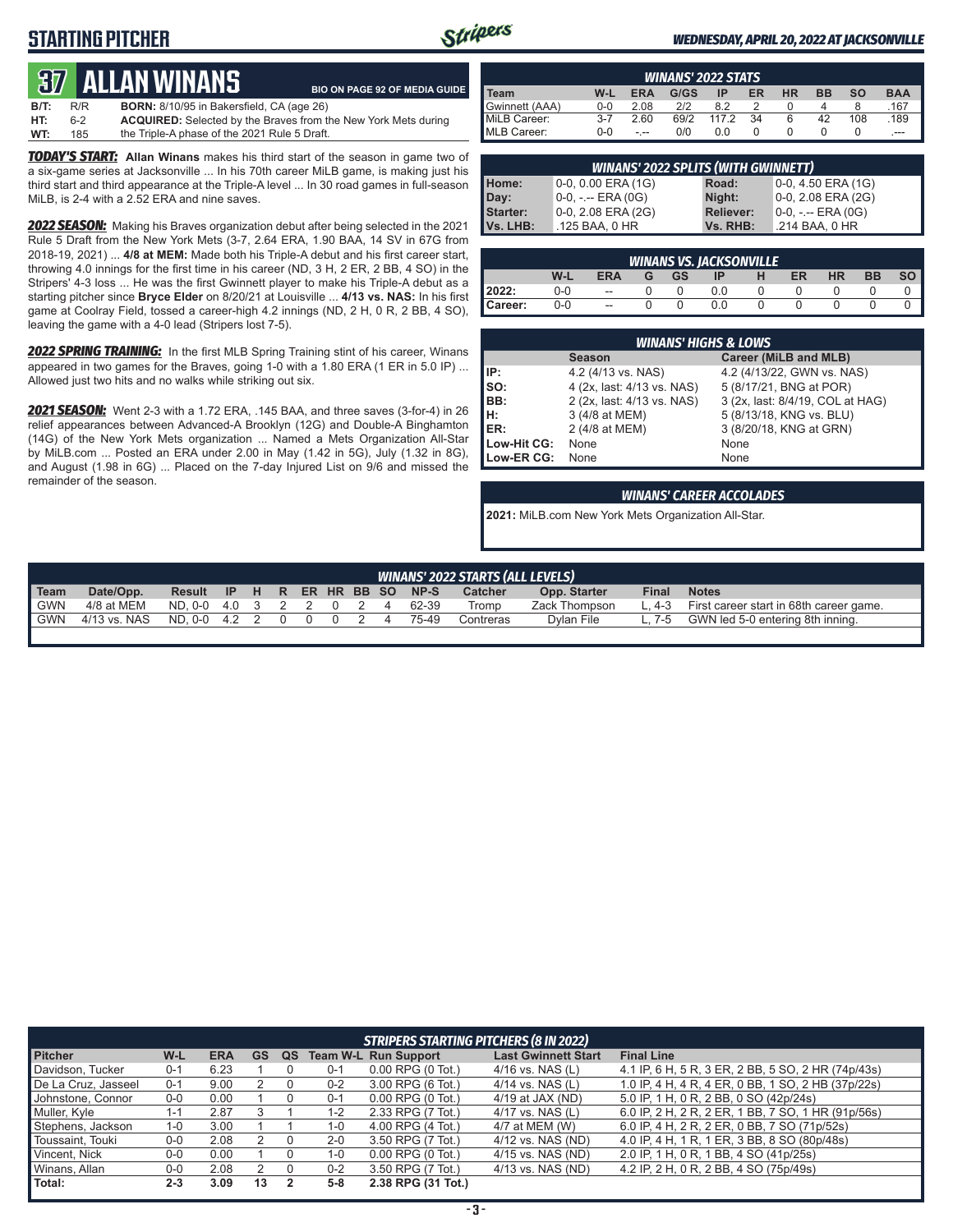

#### *WEDNESDAY, APRIL 20, 2022 AT JACKSONVILLE*

| <b>STRIPERS PITCHING BREAKDOWN</b> |                                                                       |            |                                                                 |    |    |           |           |           |            |  |
|------------------------------------|-----------------------------------------------------------------------|------------|-----------------------------------------------------------------|----|----|-----------|-----------|-----------|------------|--|
|                                    | W-L                                                                   | <b>ERA</b> | IP                                                              | R  | ER | <b>HR</b> | <b>BB</b> | <b>SO</b> | <b>BAA</b> |  |
| <b>Starters:</b>                   | $2 - 3$                                                               | 3.09       | 55.1                                                            | 21 | 19 | 5         | 19        | 64        | .197       |  |
| Relievers:                         | $3 - 5$                                                               | 4.84       | 57.2                                                            | 32 | 31 | 9         | 19        | 63        | .249       |  |
| Total:                             | $5-8$                                                                 | 3.90       | 113.0                                                           | 53 | 49 | 14        | 38        | 127       | 224        |  |
|                                    | <b>Saves/Opp:</b> 4/7 (57.1%) <b>Holds: 7 IR/Scored:</b> 12/2 (16.7%) |            |                                                                 |    |    |           |           |           |            |  |
|                                    |                                                                       |            | <b>SO/9.0 IP Ratio: 10.12 BB/9.0 IP Ratio: 3.03 CG/SHO: 0/0</b> |    |    |           |           |           |            |  |

### **32 R.J. ALANIZ** *- RHP - 30 YRS - McALLEN, TX*

*RELIEF W/GWN:*0-0, 5.06 ERA in 4G *START W/GWN:*0-0, -.-- ERA in 0G *GF:*2 *HOLDS:*0 *SAVES:*1/1 *IR/SCORED:*1/0 *SCORELESS STREAK:*-1G

- *LAST OUTING:*4/16 vs. NAS (2.0 IP, 2 H, 2 R, 2 ER, 1 BB, 0 SO, 31p/18s)
- **• 2022: 4/7 at MEM:** Earned a save in his Gwinnett debut (1.0 IP, 0 H, 0 R, 1 SO), finishing off a 5-2 win.
- **• 2022 Spring Training:** 0-0, 9.00 ERA, .400 BAA in 1G with Atlanta.
- **• 2021:** Pitched for both Triple-A Louisville (1-3, 3.46 ERA, .286 BAA, 1 SV in 33G) and Cincinnati (0-0, 3.38 ERA, .111 BAA in 3G).
- **• Triple-A Stops:** Prior to joining Gwinnett, has pitched for Toledo (DET) from 2016- 17, Durham (TB) in 2018, Tacoma (SEA) in 2019, and Louisville (CIN) from 2019- 21 ... Was a part of Durham's Governors' Cup championship team in 2018.
- **• MLB Career:** 1-0, 8.35 ERA, .278 BAA, 0 SV in 15G (0 starts) with Seattle (2019) and Cincinnati (2019, 2021).
- **• Acquired:** MiLB FA (3/20/22) ... Originally signed by the Houston Astros as a nondrafted free agent (8/14/09).

### **53 BRAD BRACH** *- RHP - 36 YRS - FREEHOLD, NJ*

*RELIEF W/GWN:*1-0, 3.60 ERA in 4G *START W/GWN:*0-0, -.-- ERA in 0G *GF:*4 *HOLDS:*0 *SAVES:*1/1 *IR/SCORED:*0/0 *SCORELESS STREAK:*1G (1.0 IP) *LAST OUTING:*4/15 vs. NAS (win, 2.0 IP, 3 H, 0 R, 0 BB, 2 SO, 39p/26s)

- **• 2022: 4/12 vs. NAS:** On his 36th birthday, earned 1st save with Gwinnett, closing out 4-3 win (1.0 IP, 3 H, 2 ER, 1 BB).
- **• 2022 Spring Training:** 1-0, 0.00 ERA, .250 BAA in 1G with Atlanta.
- **• 2021:** In 35G with Cincinnati, was 1-2 with a 6.30 ERA, .254 BAA, and 1 save ... Also logged 8G with Triple-A Louisville (0-0, 0.00 ERA, 0 ER in 8.2 IP, 15 SO).
- **• Triple-A Stops:** Prior to joining Gwinnett, has pitched for Tucson (SD) from 2011- 13, Norfolk (BAL) in 2014, and Louisville (CIN) in 2021.
- **• MLB Career:** 38-29, 3.55 ERA, .232 BAA, 34 SV in 531G (0 starts) with San Diego (2011-13), Baltimore (2014-18), Atlanta (2018), Chicago Cubs (2019), New York Mets (2019-20), and Cincinnati (2021) ... Pitched in the MLB Postseason for Baltimore (2014, 2016) and Atlanta (2018).
- **• Acquired:** MiLB FA (3/19/22) ... Originally the San Diego Padres' 42nd-round pick in 2008 out of Monmouth University (West Long Branch, NJ).

### **57 BRANDON BRENNAN** *- RHP - 30 YRS - MISSION VIEJO, CA*

*RELIEF W/GWN:*0-1, 24.30 ERA in 4G *START W/GWN:*0-0, -.-- ERA in 0G

*GF:*0 *HOLDS:*1 *SAVES:*0/0 *IR/SCORED:*0/0 *SCORELESS STREAK:*1G (1.0 IP) *LAST OUTING:*4/15 vs. NAS (1.0 IP, 0 H, 0 R, 1 BB, 3 SO, 23p/15s)

- **• 2022 Spring Training:** 0-0, 20.25 ERA, .429 BAA in 2G with Atlanta.
- **• 2021:** Made 32 relief appearances with Triple-A Worcester (Red Sox), going 1-2 with a 5.97 ERA, .293 BAA, and 1 save (1-for-4) ... Also made 1 MLB appearance with Boston, tossing 3.0 scoreless IP on 6/12 vs. Toronto.
- **• Triple-A Stops:** Prior to joining Gwinnett, has pitched for Charlotte (CWS) from 2017-18, Tacoma (SEA) in 2019, and Worcester (BOS) in 2021.
- **• MLB Career:** 3-6, 4.21 ERA, .214 BAA, 0 SV in 55G (0 starts) with Seattle (2019- 20) and Boston (2021).
- **• Acquired:** MiLB FA (3/10/22) ... Originally the Chicago White Sox' 4th-round pick in 2012 out of Orange Coast College (Costa Mesa, CA).

# **49 THOMAS BURROWS** *- LHP - 27 YRS - FLORENCE, AL*

- *RELIEF W/GWN:*1-0, 6.23 ERA in 4G *START W/GWN:*0-0, -.-- ERA in 0G *GF:*0 *HOLDS:*1 *SAVES:*0/2 *IR/SCORED:*3/0 *SCORELESS STREAK:*-1G *LAST OUTING:*4/15 vs. NAS (BS, 2.0 IP, 0 H, 1 R, 0 ER, 1 HB, 2 BB, 3 SO, 42p/23s)
- **• 2022: 4/6 at MEM:** Struck out his lone batter faced (Nolan Gorman), stranding 3 inherited runners and earning his first win of the year.
- **• GWN Career:** 5-2, 3.68 ERA (36 ER in 88.0 IP), 6 SV in 66G (1 start) since 2019.
- **• 2022 Spring Training:** 0-0, 0.00 ERA, .000 BAA in 1G with Atlanta.
- **• 2021:** Spent entire year with Gwinnett, going 3-1 with a 2.64 ERA, .176 BAA, and 0 saves (0-for-1) in 35G (1 start) ... Led team in relief strikeouts (65).
- **• MLB Career:** Has yet to make his Major League debut.
- **• Acquired:** Via trade with Seattle (1/11/17) ... Originally the Seattle Mariners' 4thround pick in 2016 out of the University of Alabama.

|            | <b>PITCHING BY MONTH</b> |            |       |    |    |           |           |           |            |  |  |  |
|------------|--------------------------|------------|-------|----|----|-----------|-----------|-----------|------------|--|--|--|
|            | W-L                      | <b>ERA</b> | IP    | R  | ER | <b>HR</b> | <b>BB</b> | <b>SO</b> | <b>BAA</b> |  |  |  |
| April:     | $5 - 8$                  | 3.90       | 113.0 | 53 | 49 | 14        | 38        | 127       | .224       |  |  |  |
| May:       | $0 - 0$                  |            | 0.0   | 0  | 0  | 0         | 0         | 0         |            |  |  |  |
| June:      | $0-0$                    |            | 0.0   | 0  | 0  | 0         | 0         | 0         |            |  |  |  |
| July:      | $0-0$                    |            | 0.0   | 0  | 0  | 0         | 0         | 0         |            |  |  |  |
| August:    | $0 - 0$                  |            | 0.0   | 0  | 0  | 0         | 0         | $\Omega$  |            |  |  |  |
| September: | $0 - 0$                  | .          | 0.0   | 0  | 0  | 0         | 0         | 0         |            |  |  |  |

### **48 JESUS CRUZ** *- RHP - 27 YRS - SALINAS DE HIDALGO, MEXICO*

*RELIEF W/GWN:*0-0, 5.40 ERA in 1G *START W/GWN:*0-0, -.-- ERA in 0G *GF:*0 *HOLDS:*0 *SAVES:*0/0 *IR/SCORED:*2/2 *SCORELESS STREAK:*-1G

*LAST OUTING:*4/16 vs. NAS (1.2 IP, 2 H, 1 R, 1 ER, 0 BB, 2 SO, 1 HR, 27p/18s)

- **• 2022 Spring Training:** Did not pitch in St. Louis's Major League camp ... Released by the Cardinals on 3/30.
- **• 2021:** Logged 37 relief appearances with Triple-A Memphis, going 0-3 with a 3.06 ERA, .223 BAA, and 3 SV (3-for-5) ... Pitched for Aguilas de Mexicali in the Mexican Pacific Winter League (0-1, 2.66 ERA in 21G).
- **• Triple-A Stops:** Prior to joining Gwinnett, pitched for Memphis (STL) in 2019 and 2021 ... Combined to go 6-10 with a 5.42 ERA, .246 BAA, and 3 SV in 100G.
- **• MLB Career:** 0-0, 18.00 ERA, .600 BAA, 0 SV in 1G (0 starts) with St. Louis (2020). **• Acquired:** MiLB FA (4/6/22) ... Originally signed by the St. Louis Cardinals as a non-drafted free agent (7/2/17).

# **55 SETH ELLEDGE** *- RHP - 25 YRS - DALLAS, TX*

| ____                                     |                                                                                           |
|------------------------------------------|-------------------------------------------------------------------------------------------|
| <b>RELIEF W/GWN: 0-1, 3.86 ERA in 4G</b> | <b>START W/GWN: 0-0, -.-- ERA in 0G</b>                                                   |
| GF: 1                                    | <b>HOLDS: 1 SAVES: 0/0 IR/SCORED: 2/0 SCORELESS STREAK: -1G</b>                           |
|                                          | <b>LAST OUTING:</b> 4/19 at JAX (loss, 1.0 IP, 2 H, 2 R, 2 ER, 0 BB, 0 SO, 1 HBP, 16p/8s) |

- **• 2022 Spring Training:** Did not pitch for an MLB team this Spring.
- **• 2021:** Pitched for both Triple-A Memphis (2-2, 6.56 ERA, .299 BAA, 2 SV in 30G) and St. Louis (0-0, 4.63 ERA, .302 BAA, 0 SV in 11G).
- **• Triple-A Stops:** Prior to joining Gwinnett, has pitched for Memphis (STL) from 2019-21 (5-3, 5.66 ERA, .270 BAA, 2 SV in 51G) ... Also appeared for the Redbirds in the 2018 PCL Playoffs (0-0, 0.00 ERA in 1G).
- **• MLB Career:** 1-0, 4.63 ERA, .282 BAA, 0 SV in 23G with St. Louis (2020-21).
- **• Acquired:** MiLB FA (3/30/22) ... Originally the Seattle Mariners' 4th-round pick in 2017 out of Dallas Baptist University (TX).

### **51 CONNOR JOHNSTONE** *- RHP - 27 YRS - SAN DIEGO, CA*

| <b>RELIEF W/GWN: 0-0, 1.69 ERA in 3G</b> | <b>START W/GWN: 0-0, 0.00 ERA in 1G</b>                                       |
|------------------------------------------|-------------------------------------------------------------------------------|
|                                          | <b>GF: 0 HOLDS: 1 SAVES: 0/0 IR/SCORED: 0/0 SCORELESS STREAK: 1G (5.0 IP)</b> |

- *LAST OUTING:*4/19 at JAX (start, ND, 5.0 IP, 1 H, 0 R, 2 BB, 0 SO, 42p/24s) **• 2022: 4/19 at JAX:** In his first spot start of the year, needed just 42 pitches to get through 5.0 IP (1 H, 0 R, 2 BB, 0 SO) in a no-decision.
- **• GWN Career:** 7-8, 4.45 ERA (59 ER in 119.1 IP), 0 SV in 49G since 2018 ... Of his 21 career Triple-A starts, 16 came in 2021.
- **• 2022 Spring Training:** 0-0, 0.00 ERA, .000 BAA, 1 SV in 1G with Atlanta.
- **• 2021:** Spent the full year with Gwinnett, going 3-8 with a 4.84 ERA and .258 BAA in 33G (16 starts) ... Was 2-0 with a 2.36 ERA and .191 BAA in 17 relief outings.
- **• MLB Career:** Has yet to make his Major League debut.
- **• Acquired:** Braves' 21st-round pick in 2017 out of Wake Forest University.
- **• Local Product:** Played baseball at Roswell High School (Roswell, GA).

# **39 NOLAN KINGHAM** *- RHP - 25 YRS - LAS VEGAS, NV*

|  | RELIEF W/GWN: 0-0, 0.00 ERA in 4G |  | <b>START W/GWN: 0-0, -.-- ERA in 0G</b>                                       |
|--|-----------------------------------|--|-------------------------------------------------------------------------------|
|  |                                   |  | <b>GF:</b> 0 HOLDS: 0 SAVES: 0/0 IR/SCORED: 2/0 SCORELESS STREAK: 4G (7.2 IP) |
|  |                                   |  |                                                                               |

- *LAST OUTING:*4/17 vs. NAS (2.0 IP, 1 H, 0 R, 0 BB, 1 SO, 17p/13s)
- **• 2022:** Enters play riding a team-best 7.2-inning scoreless streak over 4G since 4/5 (2 H, 0 BB, 6 SO, .087 BAA).
- **• GWN Career:** 0-5, 8.03 ERA (33 ER in 37.0 IP), 0 SV in 11G (6 starts) since 2021.
- **• 2022 Spring Training:** 0-0, 0.00 ERA, .000 BAA, 1 SV in 1G with Atlanta. **• 2021:** Pitched for both Double-A Mississippi (6-1, 2.08 ERA, .225 BAA, 2 SV in 12G) and Gwinnett (0-5, 10.13 ERA, .365 BAA in 7G) ... Named Double-A South Pitcher of the Month for June (3-0, 0.83 ERA, 0.83 WHIP, .193 BAA in 5 starts) ... Served as the M-Braves' closer during the Double-A South Championship Series, going 3-for-3 in save chances (2.1 IP, 1 H, 0 R, 0 BB, 2 SO) ... Got the final 3 outs of Mississippi's 2-1 win over Montgomery in Game 5, clinching the title.
- **• MLB Career:** Has yet to make his Major League debut.
- **• Acquired:** Braves' 12th-round pick in 2018 out of the University of Texas.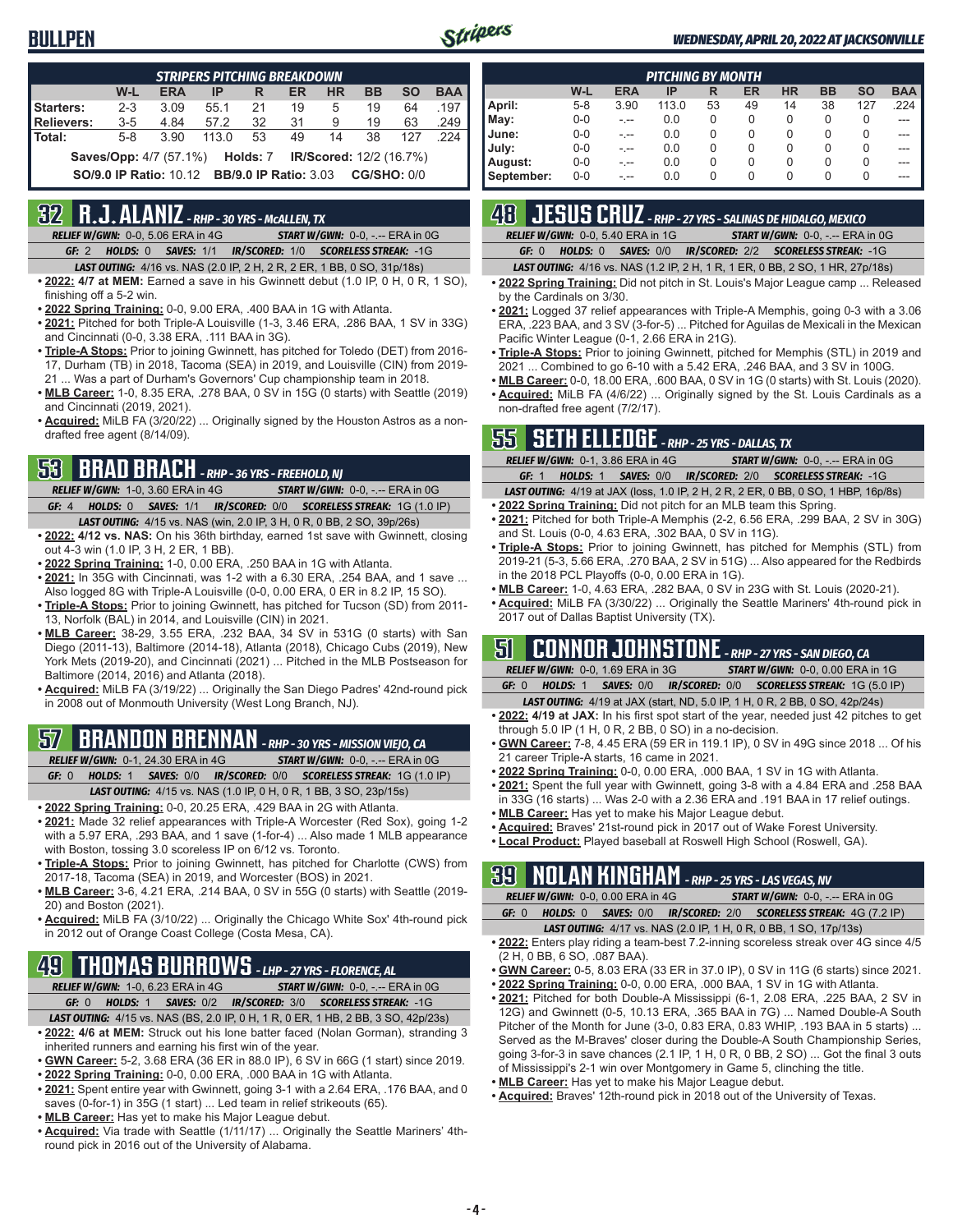# **56 BRANDYN SITTINGER** *- LHP - 27 YRS - ELYRIA, OH*

**BULLPEN**

*RELIEF W/GWN:*1-1, 4.50 ERA in 5G *START W/GWN:*0-0, -.-- ERA in 0G *GF:*1 *HOLDS:*1 *SAVES:*0/0 *IR/SCORED:*0/0 *SCORELESS STREAK:*3G (6.0 IP)

- *LAST OUTING:*4/19 at JAX (2.0 IP, 2 H, 0 R, 0 BB, 2 SO, 19p/12s) **• 2022: 4/12 vs. NAS:** Earned his first win with Gwinnett (2.0 IP, 2 H, 0 R in 4-3 win).
- **• 2022 Spring Training:** 0-0, 11.57 ERA, .333 BAA in 3G with Atlanta.
- **• 2021:** Split time between Double-A Amarillo (0-1, 3.94 ERA, .196 BAA, 1 SV in 12G) and Triple-A Reno (1-1, 4.24 ERA, .209 BAA, 4 SV in 23G) of the Arizona organization ... Also made his MLB debut (0-1, 7.71 ERA, .294 BAA, 0 SV in 5G).
- **• Triple-A Stops:** Prior to joining Gwinnett, had only pitched with Reno in 2021.
- **• MLB Career:** 0-1, 7.71 ERA, .294 BAA, 0 SV in 5G (0 starts) with Arizona (2021). **• Acquired:** MiLB FA (2/20/22) ... Originally the Detroit Tigers' 17th-round pick in 2016 out of Ashland University (Ashland, OH).

# **59 MICHAEL TONKIN** *- RHP - 32 YRS - GLENDALE, CA*

*RELIEF W/GWN:*0-0, 4.50 ERA in 4G *START W/GWN:*0-0, -.-- ERA in 0G *GF:*4 *HOLDS:*0 *SAVES:*2/2 *IR/SCORED:*0/0 *SCORELESS STREAK:*-1G

- *LAST OUTING:*4/16 vs. NAS (1.0 IP, 2 H, 2 R, 2 ER, 2 BB, 0 SO, 31p/18s) **• 2022: 4/6 at MEM:** In his first outing in affiliated MiLB since 2019 (with Triple-A Reno), earned a save in his Stripers debut (1.0 IP, 1 H, 0 R, 1 SO in 5-3 win).
- **• 2022 Spring Training:** 0-0, 0.00 ERA, .000 BAA in 3G with Atlanta.
- **• 2021:** Pitched for the Long Island Ducks of the Atlantic League (2-1, 0.53 ERA, 9 SV in 16G), Tijuana of the Mexican League (2-1, 2.00 ERA in 6G), and Aguilas of the Dominican Winter League (1-0, 0.68 ERA in 13G).
- **• Triple-A Stops:** Before joining Gwinnett, pitched for Rochester (MIN) from 2013- 17, San Antonio (MIL) in 2019, and Reno (ARI) in 2019.
- **• MLB Career:** 3-3, 4.43 ERA, .269 BAA, 0 SV in 141G with Minnesota (2013-17).
- **• Acquired:** MiLB FA (1/11/22) ... Originally the Minnesota Twins' 30th-round pick in 2008 out of Palmdale High School (CA).

# **54 NICK VINCENT** *- RHP - 35 YRS - POWAY, CA*

*RELIEF W/GWN:*0-2, 9.00 ERA in 3G *START W/GWN:*0-0, 0.00 ERA in 1G *GF:*0 *HOLDS:*1 *SAVES:*0/1 *IR/SCORED:*0/0 *SCORELESS STREAK:*2G (3.0 IP) *LAST OUTING:*4/15 vs. NAS (start, ND, 2.0 IP, 1 H, 0 R, 1 BB, 4 SO, 41p/25s)

- **• 2022: 4/15 vs. NAS:** In his first Triple-A start since 2008 with Portland, tossed 2.0 scoreless IP (1 H, 1 BB, 4 SO) in an eventual 2-1 win.
- **• 2022 Spring Training:** 0-0, 54.00 ERA, .714 BAA in 1G with Atlanta.
- **• 2021:** Opened the season with the Texas Rangers, pitching for Triple-A Round Rock (0-0, 4.11 ERA, .273 BAA in 15G) ... Released on 6/22 ... Signed by the Minnesota Twins on 6/23 and joined Triple-A St. Paul (3-1, 4.55 ERA, .228 BAA, 6 SV in 24G)) ... Had his contract selected on 8/10 and logged 7G for the Twins (1-0, 0.71 ERA, .146 BAA, 0 SV).
- **• Triple-A Stops:** Prior to joining Gwinnett, has pitched for 7 Triple-A teams: Portland (SD, 2008), Tucson (SD, 2012-13), El Paso (SD, 2015), Sacramento (SF, 2019), Lehigh Valley (PHI, 2019), Round Rock (TEX, 2021), and St. Paul (MIN, 2021).
- **• MLB Career:** 23-23, 3.30 ERA, .236 BAA, 7 SV in 412G with San Diego (2012-15), Seattle (2016-18), San Francisco (2019), Philadelphia (2019), Miami (2020), and Minnesota (2021).
- **• Acquired:** MiLB FA (3/16/22) ... Originally the San Diego Padres' 18th-round pick in 2008 out of Cal State Long Beach.

# **45 WILLIAM WOODS** *- RHP - 23 YRS - TRENTON, TN*

|                         |       |  | <b>RELIEF W/GWN: 0-0, -.-- ERA in 0G.</b> | <b>START W/GWN: 0-0, -.-- ERA in 0G</b> |  |  |                                                                |  |  |  |  |
|-------------------------|-------|--|-------------------------------------------|-----------------------------------------|--|--|----------------------------------------------------------------|--|--|--|--|
|                         | GF: 0 |  |                                           |                                         |  |  | <b>HOLDS: 0 SAVES: 0/0 IR/SCORED: 0/0 SCORELESS STREAK: 0G</b> |  |  |  |  |
| <b>LAST OUTING: N/A</b> |       |  |                                           |                                         |  |  |                                                                |  |  |  |  |
|                         |       |  |                                           |                                         |  |  |                                                                |  |  |  |  |

- **• Prospecting:** Entering 2022, ranked the Braves' No. 21 prospect (MLB.com). **• Triple-A Debut:** When he debuts with the Stripers, it will be his Triple-A debut ... promoted from Double-A Mississippi on 4/19.
- **• 2022:** Opened with Mississippi, making his regular-season Double-A debut (0-1, 10.80 ERA, .318 BAA in 3G, 1 start).
- **• 2022 Spring Training:** 0-0, 0.00 ERA, .167 BAA, 0 SV in 1G with Atlanta.
- **• 2021:** Limited by injury to 5 starts between the FCL Braves (0-0, 0.00 ERA, .250 BAA in 1GS) and High-A Rome (0-1, 4.66 ERA, .270 BAA in 4GS) ... Didn't make his season debut until 8/19 ... Joined Mississippi on 9/18 and made 1 start during the Double-A South Championship Series (0-1, 6.00 ERA, 2 ER in 3.0 IP, 4 H, 2 BB, 4 SO), a 14-2 loss to Montgomery in Game 4.
- **• MLB Career:** Has yet to make his Major League debut.
- **• Acquired:** Braves' 23rd-round pick in 2018 out of Dyersburg CC (TN).

|         | <b>PITCHER AWARDS &amp; HONORS</b> |              |                | <b>SCORELESS INNINGS STREAKS (15-PLUS INNINGS)</b> |              |              |  |  |
|---------|------------------------------------|--------------|----------------|----------------------------------------------------|--------------|--------------|--|--|
| Pitcher | <b>Award/Date</b>                  | <b>Stats</b> | <b>Pitcher</b> | Length                                             | <b>Dates</b> | <b>Stats</b> |  |  |
|         |                                    |              |                |                                                    |              |              |  |  |
|         |                                    |              |                |                                                    |              |              |  |  |
|         |                                    |              |                |                                                    |              |              |  |  |
|         |                                    |              |                |                                                    |              |              |  |  |
|         |                                    |              |                |                                                    |              |              |  |  |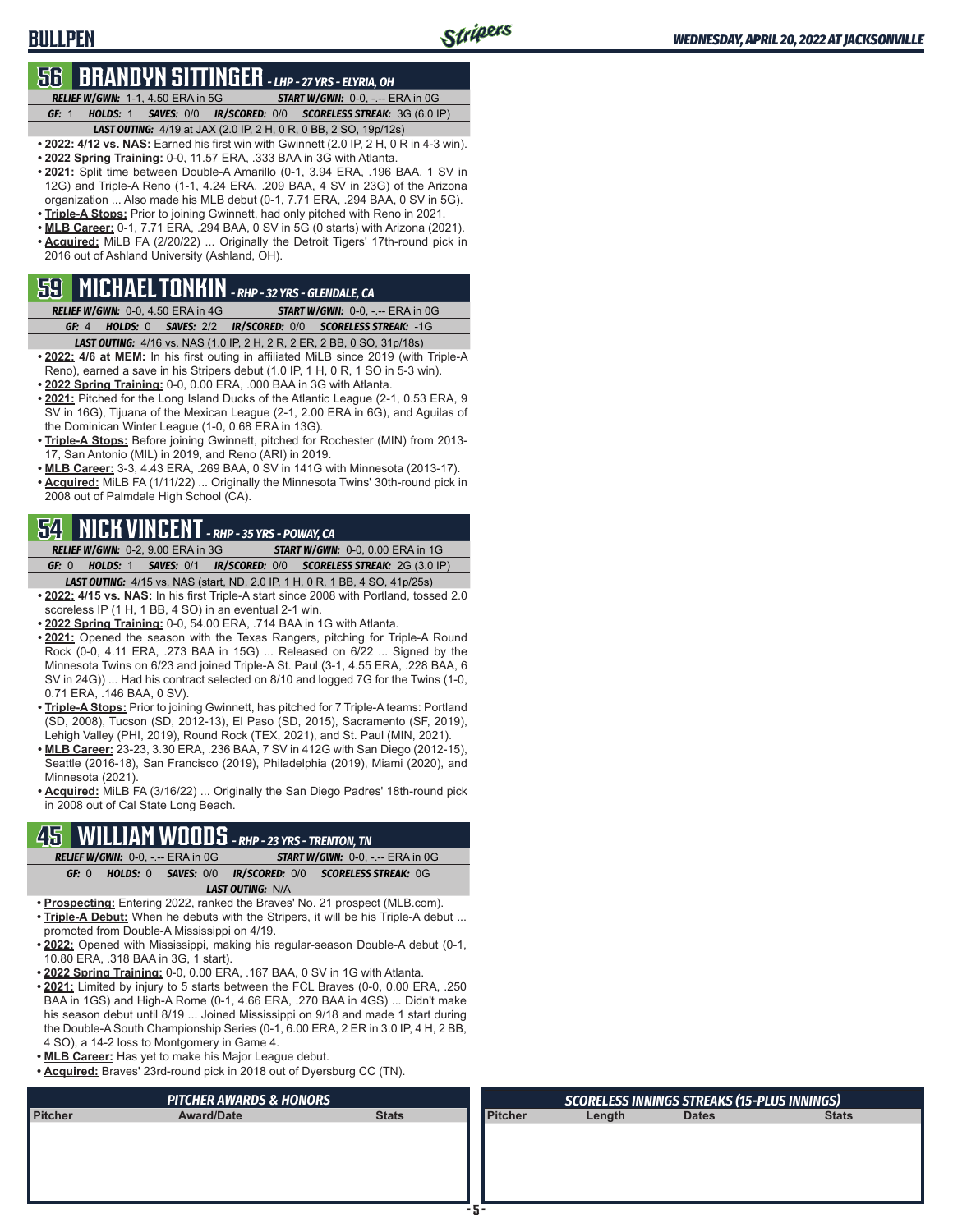# **13 RONALD ACUNA JR.** *- OF - 24 YRS - LA GUAIRA, VENEZUELA*

*SEASON WITH GWN:*.333, 0 HR, 0 RBI, 0 SB, 1.000 OPS *HIT STREAK:* 1G (1-3)

#### *4/19 at JAX:*1-3, 2B *JAX SERIES:* .333 (1-3)

- **• Rehab Assignment:** On Atlanta's 10-day IL (recovering from right ACL tear) ... Joined Gwinnett on 4/19 ... **4/19 at JAX:** Led off and started in RF (1-for-3, 2B). **• GWN Career:** .306 (96-for-314), 17 2B, 2 3B, 10 HR, 36 RBI, 16 SB, .832 OPS in 78G from 2017-18 and 2022 ... Won IL Player of the Week on 8/20/17 and IL Player of the Month for August 2017.
- **• 2022 Spring Training:** Did not play in Atlanta's MLB camp due to injury.
- **• 2021:** Limited to 82G with Atlanta ... Batted .283 (19 2B, 1 3B, 24 HR, 52 RBI, 17 SB, .990 OPS) prior to suffering right ACL tear on 7/10 at Miami ... Was an NL All-Star for the 2nd time in his career (DNP).
- **• MLB Career:** .281, 78 2B, 7 3B, 105 HR, 246 RBI, 78 SB, .925 OPS in 395G with Atlanta (2018-21) ... Named NL Rookie of the Year (2018), an NL All-Star (2019, 2021) and NL Silver Slugger (2019, 2020).
- **• Acquired:** NDFA (7/2/14) out of La Guaira, Venezuela.
- **• MiLB Accolades:** In the same season he debuted with Gwinnett (2017), named the *Baseball America* Minor League Player of the Year, USA Today Minor League Player of the Year, and MLBPipeline.com Hitter of the Year (.325, 31 2B, 8 3B, 21 HR, 88 R, 82 RBI, 44 SB, .896 OPS in 139G with FLA, MIS, GWN).

# **9 RYAN CASTEEL** *- C - 30 YRS - CHATTANOOGA, TN*

|                          | <b>SEASON WITH GWN:</b> .125, 2 HR, 2 RBI, 0 SB, .676 OPS . | <b>HIT STREAK:</b> $-1G(0-3)$  |
|--------------------------|-------------------------------------------------------------|--------------------------------|
| 4 <b>/19 at JAX:</b> DNP |                                                             | <b>JAX SERIES:</b> $--- (0-0)$ |

- **• 2022:** Both of his hits are solo homers (4/9 at MEM, 4/14 vs. NAS).
- **• GWN Career:** .219 (37-for-169), 6 2B, 0 3B, 10 HR, 30 RBI in 72G since 2021. **• 2022 Spring Training:** Did not play in Atlanta's MLB camp.
- **• 2021:** Spent the entire year with Gwinnett, batting .224 (6 2B, 8 HR, 13 R, 28 RBI,
- .716 OPS) in 68G ... Led the club in pinch-hit at-bats (28) and hits with the bases loaded (4-for-6, .667, 2 2B, 1 HR, 12 RBI, 2.125 OPS).
- **• Triple-A Stops:** Prior to Gwinnett, played for Albuquerque (COL) from 2015-16.
- **• MLB Career:** Has yet to make his Major League debut.
- **• Acquired:** MiLB FA (11/29/21) ... On his 3rd contract with Atlanta (also signed on 1/24/19 and 3/14/21) ... Originally the Colorado Rockies' 17th-round pick in 2010 out of Cleveland State Community College (Cleveland, TN).

### **24 WILLIAM CONTRERAS** *- C - 24 YRS - PUERTO CABELLO, VZ*

*SEASON WITH GWN:*.190, 0 HR, 4 RBI, 0 SB, .547 OPS *HIT STREAK:* -1G (0-4) *4/19 at JAX:*0-4 *JAX SERIES:* .000 (0-4)

- **• 2022 w/GWN: 4/15 vs. NAS:** Notched RBI double in 8th of 2-1 win, his 3rd career last-at-bat GWRBI with Gwinnett.
- **• GWN Career:** .278 (49-for-176), 10 2B, 0 3B, 9 HR, 33 RBI, 0 SB, .834 OPS in 50G since 2021.
- **• 2022 w/ATL:** Played in 1G (0-for-4) before being optioned on 4/12.
- **• 2021 w/GWN:** Made his Triple-A debut, batting .290 (8 2B, 9 HR, 26 R, 29 RBI, .873 OPS) in 44G ... Hit safely in 31 of 44G, posting 11 multi-hit efforts ... Named Triple-A East Player of the Week for 7/13-7/18 (.462, 3 HR, 12 RBI, 1.440 OPS).
- **• 2021 w/ATL:** Recalled 4 times by the Braves, hit .215 (4 2B, 1 3B, 8 HR, 19 R, 23 RBI, .702 OPS) in 52G ... Played in 1G during the Postseason (.000, 0-for-1).
- **• MLB Career:** .220, 5 2B, 1 3B, 8 HR, 24 RBI, 0 SB in 57G with Atlanta (2020-22). **• Acquired:** NDFA (2/1/15) out of Puerto Cabello, Venezuela ... Older brother is Chicago Cubs' C Willson Contreras.

# **15 JUSTIN DEAN** *- OF - 25 YRS - MAULDIN, SC*

| <b>SEASON WITH GWN:</b> .233, 0 HR, 1 RBI, 3 SB, .570 OPS | <b>HIT STREAK:</b> $-1G(0-1)$ |
|-----------------------------------------------------------|-------------------------------|
| 4/19 at JAX: Def. Replacement, 0-1                        | <b>JAX SERIES: .000 (0-1)</b> |

- **• 2022: 4/7 at MEM:** Notched his first career Triple-A hit and steal (1-for-3) ... **4/19 at JAX:** Threw out runners at 2B and 3B for 2 outfield assists (#4-5 total).
- **• 2022 Spring Training:** .000 (0-for-7, 2 R, 2 RBI) in 5G with Atlanta.
- **• 2021:** Spent the entire year with Double-A Mississippi, batting .237 (14 2B, 4 3B, 8 HR, 60 R, 34 RBI, 29 SB, .709 OPS) in 99G ... In the Double-A South Championship Series, hit .333 (2 2B, 6 R, 2 RBI, 2 SB) in 5G.
- **• Triple-A Stops:** Is making his Triple-A debut in 2022.
- **• MLB Career:** Has yet to make his Major League debut.
- **• Award Winner:** Was Class-A Rome's Player of the Year in 2019 (.284, 18 2B, 9 3B, 9 HR, 85 R, 46 RBI, 47 SB, .817 OPS in 109G).
- **• Acquired:** Braves' 17th-round pick in 2018 out of Lenoir-Rhyne University (NC).

# **12 TRAVIS DEMERITTE** *- OF - 27 YRS - NEW YORK, NY*

| <b>SEASON WITH GWN:</b> .283. 2 HR. 7 RBI. 2 SB. .995 OPS .                           | <b>HIT STREAK:</b> $-2G(0-7)$ |
|---------------------------------------------------------------------------------------|-------------------------------|
| 4/19 at JAX: 0-3, BB                                                                  | <b>JAX SERIES:</b> .000 (0-3) |
| $\sim$ 1. Leaderbeard: As of 1/20, rapic among 11. Top 10 in VDH (T-1ot, 10), doubles |                               |

- **• IL Leaderboard:** As of 4/20, ranks among IL Top 10 in XBH (T-1st, 10), doubles (T-2nd, 6), triples (T-2nd, 2), and total bases (7th, 29).
- **• 2022: 4/9 at MEM:** Went 3-for-4 (2 2B, HR, 3 RBI, SB) ... **4/14 vs. NAS:** Passed Alex Jackson for 4th place on Gwinnett's career homer list (#43, 2-run, 1-for-5) ... **4/8-4/15:** Posted a 7G hitting streak (.370, 10-for-27, 8 XBH, 7 RBI, 1.341 OPS).
- **• GWN Career:** .284 (185-for-651), 49 2B, 4 3B, 43 HR, 137 RBI, 13 SB, .946 OPS in 189G since 2019 ... Has reached base safely in 161 of 189G (85.2%) with the Stripers ... Was an International League Midseason All-Star in 2019.
- **• 2022 Spring Training:** .188 (3-for-16, 1 R) in 7G with Atlanta.
- **• 2021:** In an injury-shortened 2nd season with Gwinnett, hit .282 (15 2B, 21 HR, 51 R, 57 RBI, 7 SB, .938 OPS) in 81G ... His 21 homers led the club and ranked T-7th in the Triple-A East ... Became the 3rd player in Gwinnett history with multiple 20-homer seasons, joining Stefan Gartrell (2011-12) and Ernesto Mejia (2012-13). **• Alright, We're Slammin':** Has 6 career grand slams, 4 with Gwinnett (3 in 2021).
- **• MLB Career:** .217, 8 2B, 2 3B, 3 HR, 14 RBI, 3 SB in 66G with Detroit (2019-20).
- **• Acquired:** Claimed off waivers from Detroit (2/12/21) for his 2nd stint with Atlanta (acquired via trade with Texas on 7/27/16) ... Originally the Rangers' 1st-round pick (30th overall) in 2013 out of Winder-Barrow High School (Winder, GA).

### **26 DELINO DESHIELDS JR.** *- OF - 29 YRS - EASTON, MD*

| <b>SEASON WITH GWN:</b> .261, 0 HR, 1 RBI, 3 SB, .741 OPS | <b>HIT STREAK:</b> $1G(1-2)$        |
|-----------------------------------------------------------|-------------------------------------|
| <b>4/19 at JAX:</b> 1-2, BB, 2 SB .                       | <b>JAX SERIES:</b> .500 (1-2), 2 SB |

- **• 2022 Spring Training:** .125 (1-for-8) in 4G with Miami ... Released on 4/3. **• 2021:** Played in the Texas, Boston, and Cincinnati organizations ... Spent time with both Round Rock (TEX) and Worcester (BOS) in Triple-A (.252, 13 2B, 2 3B, 6 HR, 22 RBI, 21 SB in 84G) ... Finished the season in the Majors with the Reds (.255, 5 2B, 1 HR, 6 RBI, 2 SB in 25G).
- **• Triple-A Stops:** Prior to joining Gwinnett, played for Round Rock (TEX, 2015-16, 2018, 2021), Nashville (TEX, 2019), and Worcester (BOS, 2021).
- **• MLB Career:** .246, 81 2B, 19 3B, 19 HR, 139 RBI, 111 SB in 601G with Texas (2015-19), Cleveland (2020), and Cincinnati (2021) ... Played for Texas (2015) and Cleveland (2020) in MLB Postseason (.290, 3 2B, 2 RBI, 1 SB in 7G).
- **• Acquired:** MiLB FA (4/5/22) ... Originally the Texas Rangers' 1st-round pick (3rd overall) in 2014 out of Woodward Academy (College Park, GA).
- **• Bloodlines:** Is the son of Delino DeShields, 13-year MLB infielder (MON, LAD, STL, BAL, CHC) from 1990-2002 ... Finished 2nd in NL R.O.Y. voting in 1990.

**1 RYAN GOINS** *- INF - 34 YRS - TEMPLE, TX*

|                          | <b>SEASON WITH GWN:</b> .056, 0 HR, 0 RBI, 0 SB, .112 OPS ' | <b>HIT STREAK: <math>-3G(0-8)</math></b> |
|--------------------------|-------------------------------------------------------------|------------------------------------------|
| 4 <b>/19 at JAX:</b> 0-2 |                                                             | <b>JAX SERIES:</b> .000 (0-2)            |

- **• GWN Career:** .214 (72-for-336), 9 2B, 1 3B, 6 HR, 35 RBI in 101G since 2021.
- **• 2022 Spring Training:** .188 (3-for-16, 1 2B, 1 R, 1 RBI) in 11G with Atlanta.
- **• 2021:** Spent the entire year with Gwinnett, batting .233 (9 2B, 1 3B, 6 HR, 27 R, 35 RBI, 3 SB, .635 OPS) in 91G.
- **• Triple-A Stops:** Prior to joining Gwinnett, played for Buffalo (TOR) from 2013-16, Lehigh Valley (PHI) in 2018, and Charlotte (CWS) in 2019 ... Was an International League Midseason All-Star with Charlotte in 2019.
- **• MLB Career:** .228, 71 2B, 12 3B, 22 HR, 158 RBI in 555G with Toronto (2013-17), Kansas City (2018), Chicago White Sox (2019-20) ... Played for Toronto in 2015- 16 Postseasons (.146, 1 HR, 5 RBI in 14G).
- **• Acquired:** MiLB FA (3/13/22), his 2nd deal with Atlanta (also signed on 2/25/21) Originally the Toronto Blue Jays' 4th-round pick in 2009 out of Dallas Baptist University (Dallas, TX).

**33 YARIEL GONZALEZ** *- INF - 27 YRS - MAYAGUEZ, PUERTO RICO*

*SEASON WITH GWN:*.147, 0 HR, 2 RBI, 0 SB, .343 OPS *HIT STREAK:* -4G (0-13) *4/19 at JAX:*0-3 *JAX SERIES:* .000 (0-3)

- **• 2022 Spring Training:** .333 (2-for-6, 2 R) in 5G with Atlanta. **• 2021:** Split the season between Double-A Erie (.365, 3 HR, 12 RBI, 1.001 OPS in 14G) and Triple-A Toledo (.259, 14 HR, 51 RBI, .781 OPS in 78G) of the Detroit Tigers organization.
- **• Triple-A Stops:** Prior to joining Gwinnett, played for Memphis (STL) in 2019 and Toledo (DET) in 2021.
- **• MLB Career:** Has yet to make his Major League debut.
- **• Acquired:** MiLB FA (12/15/21) ... Originally signed by the St. Louis Cardinals as a NDFA (6/16/16) out of Mayaguez, Puerto Rico.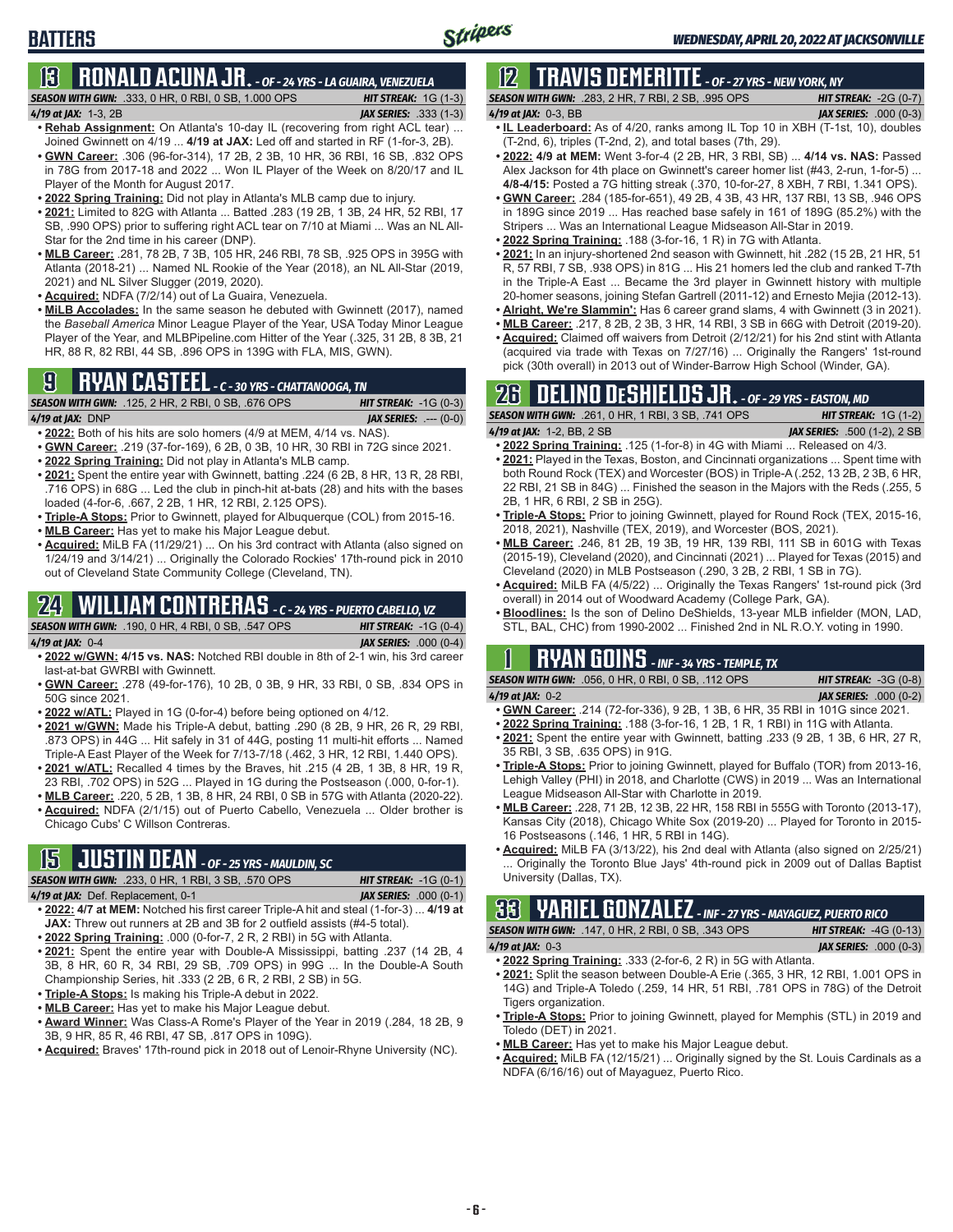# **5 PHIL GOSSELIN** *- INF - 33 YRS - BRYN MAWR, PA*

*SEASON WITH GWN:*.257, 0 HR, 1 RBI, 0 SB, .752 OPS *HIT STREAK:* -2G (0-5) *4/19 at JAX:*DNP *JAX SERIES:* .--- (0-0)

#### **• 2022:** Has reached base safely in all 10G (.257, 9-for-35, 8 BB, .409 OBP).

- **• GWN Career:** .294 (264-for-899), 52 2B, 9 3B, 12 HR, 83 RBI, 7 SB in 245G from 2013-14, 2018, and 2022 ... Set Gwinnett record for single-season batting average in 2014 (.344), earning team MVP and IL Postseason All-Star honors. **• 2022 Spring Training:** .125 (1-for-8) in 4G with Atlanta.
- **• 2021:** Spent the entire year with the LA Angels, batting .261 (14 2B, 7 HR, 47 RBI, 4 SB) in 104G ... His 90 hits were an MLB career high.
- **• Triple-A Stops:** In addition to Gwinnett, has also played for Reno (ARI) in 2015), Round Rock (TEX) in 2017, Indianapolis (PIT) in 2017, Louisville (CIN) in 2018), and Lehigh Valley (PHI) in 2019.
- **• MLB Career:** .261, 49 2B, 2 3B, 17 HR, 101 RBI, 11 SB in 463G with Atlanta (2013-15), Arizona (2015-16), Texas (2017), Pittsburgh (2017), Cincinnati (2018), Philadelphia (2019-20), and LA Angels (2021).
- **• Acquired:** MiLB FA (3/19/22) ... Originally the Atlanta Braves' 5th-round pick in 2010 out of the University of Virginia ... Traded to Arizona in the deal that brought in RHP Touki Toussaint (6/20/15).

### **18 GREYSON JENISTA** *- OF - 25 YRS - LAWRENCE, KS*

*SEASON WITH GWN:*.258, 4 HR, 5 RBI, 0 SB, .969 OPS *HIT STREAK:* -3G (0-10)

**BATTERS**

*4/19 at JAX:*0-4 *JAX SERIES:* .000 (0-4)

- **• IL Leaderboard:** Entering 4/20, ranks among IL Top 10 in homers (T-5th, 4). **• 2022: 4/7 at MEM:** Tallied his first career Triple-A hit and RBI with a solo homer to deep CF (2-for-4, RBI) ... **4/12 vs. NAS:** Notched his 2nd career multi-homer game (1st in Triple-A) with pair of solo blasts (#3-4, 2-for-3, 2 RBI).
- **• 2022 Spring Training:** .000 (0-for-6, 1 RBI) in 4G with Atlanta.
- **• 2021:** Spent the entire year with Double-A Mississippi, batting .216 (7 2B, 2 3B, 19 HR, 45 R, 42 RBI, 7 SB, .808 OPS) in 89G ... Ranked among Double-A South leaders in homers (6th), walks (7th, 51), slugging (10th, .465), and OPS (10th) ... In the Double-A South Championship Series, hit .167 (3 HR, 3 RBI) in 5G ... His solo homer in Game 5 on 9/26 vs. Montgomery was the difference in a 2-1 win.
- **• Triple-A Stops:** Is making his Triple-A debut in 2022.
- **• MLB Career:** Has yet to make his Major League debut.
- **• Acquired:** Braves' 2nd-round pick in 2018 out of Wichita State University (KS).

### **28 JOHN NOGOWSKI** *- INF - 29 YRS - TALLAHASSEE, FL*

*SEASON WITH GWN:*.235, 1 HR, 5 RBI, 2 SB, .732 OPS *HIT STREAK:* 1G (1-4) *4/19 at JAX:*DNP *JAX SERIES:* .--- (0-0)

- **• 2022: 4/12 vs. NAS:** Belted Gwinnett's first homer at Coolray Field this year (2 run, off RHP Caleb Boushley), finished 2-for-3 with 2 RBI.
- **• 2022 Spring Training:** .294 (5-for-17, 1 2B, 3 R, 4 RBI) in 9G with Atlanta.
- **• 2021:** Played for 3 different Triple-A Teams (Memphis, Indianapolis, Sacramento) and 2 different MLB teams (St. Louis, Pittsburgh) ... Combined to bat .211 (7 2B, 6 HR, 29 RBI, 6 SB) in 64G in MiLB ... In 52G in MLB, hit .233 (7 2B, 1 HR, 14 RBI).
- **• Triple-A Stops:** Prior to joining Gwinnett, has played for Memphis (STL) in 2019 and 2021, Indianapolis (PIT) in 2021, and Sacramento (SF) in 2021.
- **• MLB Career:** .233, 7 2B, 0 3B, 1 HR, 14 RBI, 0 SB in 52G with St. Louis (2020-21) and Pittsburgh (2021).
- **• Acquired:** Claimed from San Francisco in the 2021 Rule 5 Draft ... Originally the Oakland Athletics' 34th-round pick in 2014 out of Florida State University.

# **7 ARDEN PABST** *- C - 27 YRS - LOS ANGELES, CA*

*SEASON WITH GWN:*.000, 0 HR, 0 RBI, 0 SB, .000 OPS *HIT STREAK:* -1G (0-3)

#### *4/19 at JAX:*DNP *JAX SERIES:* .--- (0-0)

- **• 2022 Spring Training:** .000 (0-for-1) in 1G with Atlanta. **• 2021:** Spent the entire season with Double-A Altoona (PIT), batting .194 (7 2B, 7 HR, 28 RBI) in 62G ... Also pitched once (0.00 ERA, 0 ER in 0.1 IP).
- **• Triple-A Stops:** Prior to joining Gwinnett, played 1G for Indianapolis (PIT) in 2018 ... Debuted on 6/24/18 vs. Durham (2-for-3, R).
- **• MLB Career:** Has yet to make his Major League debut.
- **• Acquired:** MiLB FA (3/8/22) ... Originally the Pittsburgh Pirates' 12th-round pick in 2016 out of Georgia Tech (Atlanta, GA).

### **8 BRADEN SHEWMAKE** *- INF - 24 YRS - WYLIE, TX*

*SEASON WITH GWN:*.259, 1 HR, 1 RBI, 1 SB, .629 OPS *HIT STREAK:* -1G (0-4)

- *4/19 at JAX:*0-4 *JAX SERIES:* .000 (0-4) **• Prospecting:** Entering 2022, ranked the Braves' No. 6 prospect by MLB.com.
- **• 2022: 4/5 at MEM:** Went 2-for-4 with a stolen base in his Triple-A debut ... **4/6 at MEM:** Blasted his first career Triple-A homer (solo) in 3-for-5 effort.
- **• 2022 Spring Training:** .000 (0-for-9, 1 R, 1 RBI) in 5G with Atlanta.
- **• 2021:** Spent the entire year with Double-A Mississippi, batting .228 (14 2B, 3 3B, 12 HR, 40 R, 40 RBI, 4 SB, .672 OPS) in 83G ... In the Double-A South Championship Series, hit .100 (2 R, 1 RBI) in 5G ... Named by MiLB.com as a Braves Organization All-Star.
- **• Triple-A Stops:** Is making his Triple-A debut in 2022.
- **• MLB Career:** Has yet to make his Major League debut.
- **• Acquired:** Braves' 1st-round pick (21st overall) in 2019 out of Texas A&M.

# **14 CHADWICK TROMP** *- C - 26 YRS - ORANJESTAD, ARUBA*

*SEASON WITH GWN:*.357, 1 HR, 1 RBI, 0 SB, 1.043 OPS *HIT STREAK:* 4G (5-14) *4/19 at JAX:*DNP *JAX SERIES:* .--- (0-0)

- **• 2022: 4/5 at MEM:** Tallied Gwinnett's first homer and RBI of the year (solo, off T.J. Zeuch) in 2-1 loss (2-for-4) ... DFA'd by Atlanta on 4/12, outrighted on 4/19.
- **• GWN Career:** .240 (6-for-25), 0 2B, 0 3B, 1 HR, 1 RBI, 0 SB in 7G since 2021.
- **• 2022 Spring Training:** .400 (2-for-5, 1 2B, 2 R) in 4G with Atlanta. **• 2021:** Played 55G with Triple-A Sacramento (.224, 12 2B, 6 HR, 24 RBI) and 9G with San Francisco (.222, 1 HR, 2 RBI) ... DFA'd on 9/18, claimed by Atlanta on 9/21 ... Joined Gwinnett and hit .176 (0 XBH, 0 RBI) in 5G.
- **• Triple-A Stops:** Prior to joining Gwinnett, has played for Louisville (CIN) in 2015 and 2018-19, and Sacramento (SF) in 2021.
- **• MLB Career:** .215, 1 2B, 0 3B, 5 HR, 12 RBI, 0 SB in 33G with San Francisco (2020-21).
- **• Acquired:** Claimed off waivers from San Francisco (9/21/21) ... Originally signed by the Cincinnati Reds as a NDFA (1/24/13) out of Aruba.

### **17 PRESTON TUCKER** *- OF - 31 YRS - TAMPA, FL*

| <b>SEASON WITH GWN:</b> .217, 0 HR, 1 RBI, 0 SB, .683 OPS | <b>HIT STREAK:</b> $1G(1-3)$ |
|-----------------------------------------------------------|------------------------------|
|                                                           |                              |

- *4/19 at JAX:*1-3, BB *JAX SERIES:* .333 (1-3) **• 2022: 4/9 at MEM:** In his first affiliated game since 5/7/19 with Triple-A Charlotte, went 2-for-3 (2B, R, RBI).
- **• GWN Career:** .241 (20-for-83), 6 2B, 1 3B, 0 HR, 7 RBI in 24G since 2018.
- **• 2021:** Played for Kia of the KBO (.237, 24 2B, 1 3B, 9 HR, 59 RBI in 127G), his 3rd-straight season with the club (hit .284 with 50 HR in 364G from 2019-21).
- **• Triple-A Stops:** Has played for 5 teams in all, including Oklahoma City (HOU, 2014), Fresno (HOU, 2015-17), Gwinnett (ATL, 2018), Louisville (CIN, 2018), and Charlotte (CWS, 2019).
- **• MLB Career:** .222, 38 2B, 1 3B, 23 HR, 68 RBI in 243G with Houston (2015-16), Cincinnati (2018), and Atlanta (.240, 4 HR, 22 RBI in 80G in 2018) ... Played in the 2015 MLB Postseason with Houston (0-for-2 in 3G).
- **• Acquired:** MiLB FA (3/31/22) ... Is 2nd stint with Atlanta (2018) ... Originally the Houston Astros' 7th-round pick in 2012 out of the University of Florida.

# **4 PAT VALAIKA** *- INF - 29 YRS - VALENCIA, CA*

| <b>SEASON WITH GWN: .295, 2 HR, 9 RBI, 1 SB, .854 OPS</b>                      | <b>HIT STREAK:</b> $-3G(0-8)$  |
|--------------------------------------------------------------------------------|--------------------------------|
| 4/19 at JAX: Def. Replacement, 0-1                                             | <b>JAX SERIES:</b> $.000(0-1)$ |
| <b>COOL 410 -4 MEM.</b> Omit also - be a domed ID (4) to E Omit 10 feet O DDIV |                                |

- **• 2022: 4/6 at MEM:** Crushed go-ahead 2-run HR (1) in 5-3 win (2-for-5, 2 RBI) ... **4/7 at MEM:** Fell triple shy of the cycle (3-for-4, 2-run HR, 3 RBI) in 5-2 win.
- **• 2022 Spring Training:** .300 (3-for-10, 1 2B, 1 HR, 2 R, 3 RBI) in 7G with Atlanta. **• 2021:** Split the year between Baltimore (.201, 8 2B, 5 HR, 25 RBI, 1 SB in 91G) and Triple-A Norfolk (.225, 1 2B, 2 HR, 7 RBI in 22G).
- **• Triple-A Stops:** Prior to joining Gwinnett, has played for Albuquerque (COL) from 2016-19 and Norfolk (BAL) in 2021 ... Pacific Coast League All-Star in 2019.
- **• MLB Career:** .221, 34 2B, 1 3B, 30 HR, 92 RBI, 1 SB in 374G with Colorado (2016-19) and Baltimore (2020-21) ... Played in the MLB Postseason with the Rockies in 2017 and 2018 (.500, 1-for-2, 1 2B in 2G).
- **• Acquired:** MiLB FA (3/18/22) ... Originally the Colorado Rockies' 9th-round pick in 2013 out of UCLA.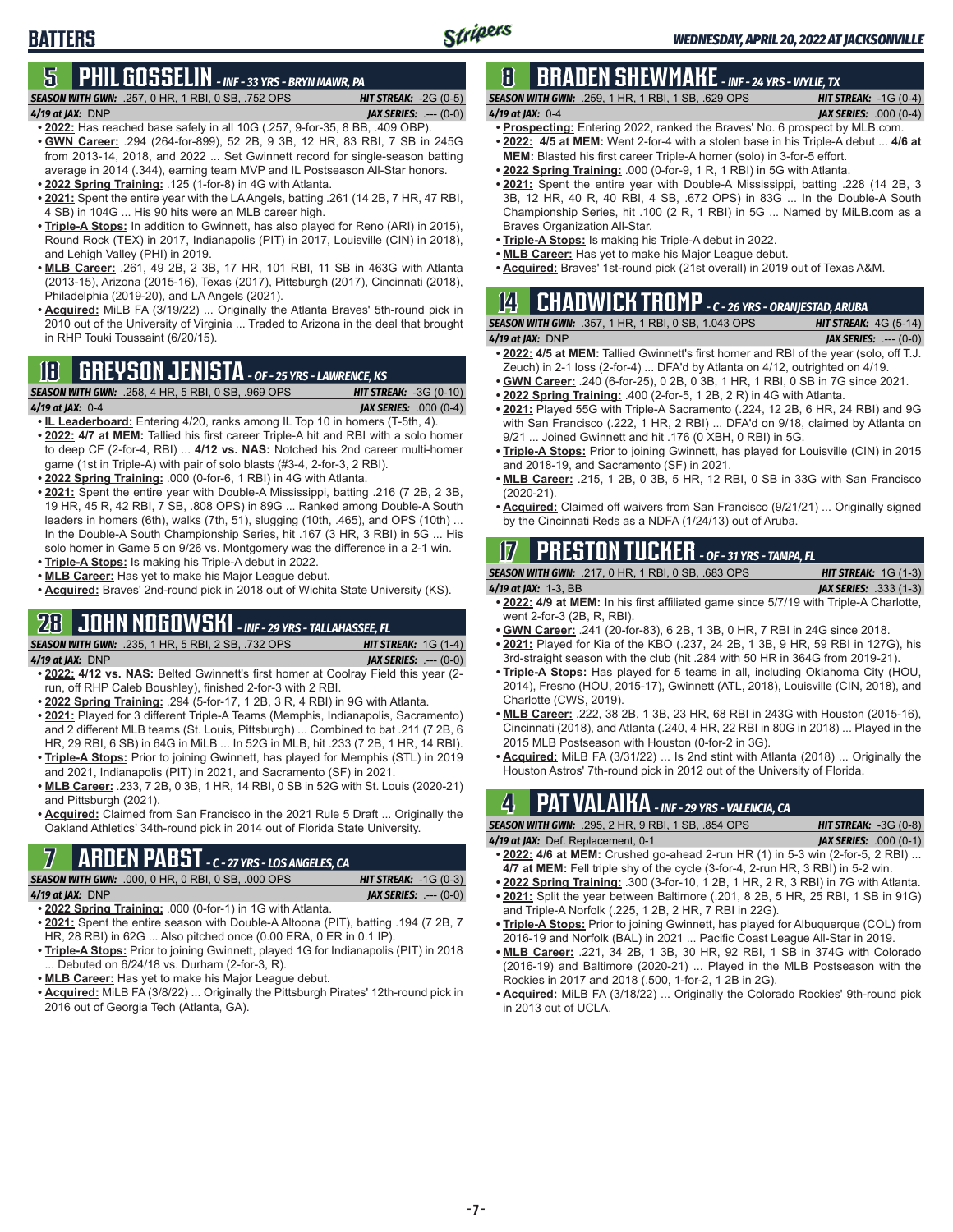#### Stripers **HITTING BREAKDOWN** *WEDNESDAY, APRIL 20, 2022 AT JACKSONVILLE* **TOTAL:** .226, 13 HR, .689 OPS **RISP:** .229, 4 HR, .716 OPS **Vs. LHP:** .258, 4 HR, .851 OPS **RISP/20:** .269, 1 HR, .706 OPS *RUNS/INNING: 1 2 3 4 5 6 7 8 9 X TOT RISP/20:* .258, 4 HR, .851 OPS **RISP/20: Stripers:** 6 8 13 2 5 0 3 4 1 0 42 *Vs. RHP:* .217, 9 HR, .643 OPS *LOADED:* .111, 0 HR, .422 OPS **Opponents:** 5 2 5 4 7 7 10 8 5 0 53

| <b>HOME RUNS</b> |    |        |    |           |      |                          |               |                        |                                             | <b>MULTI-GAMES</b>       |                          |           |
|------------------|----|--------|----|-----------|------|--------------------------|---------------|------------------------|---------------------------------------------|--------------------------|--------------------------|-----------|
| Player           | 1R | 2R     | 3R | <b>GS</b> | Tot. |                          |               | Off LH Off RH Team W-L | Last HR with Gwinnett (Regular Season)      | <b>Hit</b>               | <b>RBI</b>               | <b>HR</b> |
| Acuña Jr.        |    |        |    |           |      |                          |               | $0 - 0$                | 4/17/18 vs. SWB, 2R (LH Josh Rogers)        |                          |                          |           |
| Casteel          | 2  |        | ۰  |           | 2    |                          |               | $0 - 2$                | 4/14/22 vs. NAS, 1R (RH Peter Strzelecki)   | $\overline{\phantom{a}}$ |                          |           |
| Contreras        |    | ۰.     | ۰  | ۰         |      |                          |               | $0 - 0$                | 9/7/21 at COL, 1R (LH Kirk McCarty)         | $\overline{\phantom{a}}$ |                          |           |
| Dean             |    |        |    |           |      |                          |               | $0 - 0$                |                                             | 2                        |                          |           |
| Demeritte        |    |        |    |           | 2    |                          | $\mathcal{P}$ | $0 - 2$                | 4/14/22 vs. NAS, 2R (RH Jason Alexander)    | 3                        | 3                        |           |
| <b>DeShields</b> |    |        |    |           |      |                          |               | $0 - 0$                |                                             | 2                        | $\overline{\phantom{a}}$ |           |
| Goins            |    |        | -  |           |      |                          |               | $0 - 0$                | 9/14/21 vs. NAS, 1R (RH Josh Lindblom)      |                          | $\overline{\phantom{a}}$ |           |
| Gonzalez         |    |        |    |           |      |                          |               | $0 - 0$                |                                             | 2                        | $\overline{\phantom{a}}$ |           |
| Gosselin         |    |        | -  |           |      |                          |               | $0 - 0$                | 8/25/18 at CLT, 2R (RH Asher Wojciechowski) | っ                        | $\overline{\phantom{a}}$ |           |
| Jenista          | 3  |        | ۰. |           | 4    |                          | 3             | $3 - 0$                | 4/12/22 vs. NAS. 1R (LH Rex Brothers)       | 3                        |                          |           |
| Nogowski         | ۰. |        | ۰. | ۰         |      | $\overline{\phantom{a}}$ |               | $1 - 0$                | 4/12/22 vs. NAS, 2R (RH Caleb Boushley)     | 3                        |                          |           |
| Pabst            |    |        | -  |           |      |                          |               | $0 - 0$                |                                             | ٠                        | $\overline{\phantom{a}}$ |           |
| Shewmake         |    |        | ۰. |           |      |                          |               | $1 - 0$                | 4/6/22 at MEM, 1R (LH Matthew Liberatore)   | 2                        |                          |           |
| Tromp            |    | ۰.     | ۰  |           |      |                          |               | $0 - 1$                | 4/5/22 at MEM, 1R (RH T.J. Zeuch)           |                          | $\overline{\phantom{a}}$ |           |
| Tucker           |    |        |    |           |      |                          |               | $0 - 0$                |                                             |                          |                          |           |
| Valaika          |    | $\sim$ |    |           | C    |                          |               | $2 - 0$                | 4/7/22 at MEM, 2R (RH Johan Oviedo)         | 4                        | 3                        |           |
| Total:           |    | 5      |    | $\bf{0}$  | 13   |                          |               |                        |                                             |                          |                          |           |

|                                                    |                     |                                        |                                  |    | <b>HOME RUN VARIANTS</b> |            |              |            |            |            |         |                     |                                        |                   | <b>PINCH HITTERS</b> |                                   |    |              |              |           |           |
|----------------------------------------------------|---------------------|----------------------------------------|----------------------------------|----|--------------------------|------------|--------------|------------|------------|------------|---------|---------------------|----------------------------------------|-------------------|----------------------|-----------------------------------|----|--------------|--------------|-----------|-----------|
| Back-to-Back Homers (1x):                          |                     |                                        |                                  |    |                          |            |              |            |            |            | Player  | AVG.                | <b>AB</b>                              | $\mathsf{R}$      | н                    | 2B                                | 3B | <b>HR</b>    | <b>RBI</b>   | <b>BB</b> | <b>SO</b> |
| Nogowski (2R) / Jenista, 4/12 vs. NAS (2nd Inning) |                     |                                        |                                  |    |                          |            |              |            |            |            | Jenista | .000                | 1                                      | 0                 | 0                    | 0                                 | 0  | 0            | 0            | 0         |           |
| Back-to-Back-to-Back Homers (0x):                  |                     |                                        |                                  |    |                          |            |              |            |            |            |         |                     |                                        |                   |                      |                                   |    |              |              |           |           |
| ---                                                |                     |                                        |                                  |    |                          |            |              |            |            |            |         |                     |                                        |                   |                      |                                   |    |              |              |           |           |
| Pinch-Hit Homers (0x):                             |                     |                                        |                                  |    |                          |            |              |            |            |            |         |                     |                                        |                   |                      |                                   |    |              |              |           |           |
| ---                                                |                     |                                        |                                  |    |                          |            |              |            |            |            |         |                     |                                        |                   |                      |                                   |    |              |              |           |           |
| Leadoff (Game) Homers (0x):                        |                     |                                        |                                  |    |                          |            |              |            |            |            |         |                     |                                        |                   |                      |                                   |    |              |              |           |           |
| ---                                                |                     |                                        |                                  |    |                          |            |              |            |            |            |         |                     |                                        |                   |                      |                                   |    |              |              |           |           |
| Walk-Off Homers (0x):                              |                     |                                        |                                  |    |                          |            |              |            |            |            |         |                     |                                        |                   |                      |                                   |    |              |              |           |           |
| ---                                                |                     |                                        |                                  |    |                          |            |              |            |            |            |         |                     |                                        |                   |                      |                                   |    |              |              |           |           |
|                                                    |                     |                                        |                                  |    |                          |            |              |            |            |            | Totals: | .000                | 1                                      | 0                 | 0                    | 0                                 | 0  | 0            | 0            | 0         | 1         |
|                                                    |                     |                                        |                                  |    |                          |            |              |            |            |            |         |                     |                                        |                   |                      |                                   |    |              |              |           |           |
|                                                    |                     |                                        |                                  |    |                          |            |              |            |            |            |         |                     |                                        |                   |                      |                                   |    |              |              |           |           |
|                                                    |                     |                                        | <b>STRIPERS BATTING BY MONTH</b> |    |                          |            |              |            |            |            |         |                     |                                        |                   |                      | <b>HITTER AWARDS &amp; HONORS</b> |    |              |              |           |           |
|                                                    | <b>AVG</b>          | G                                      | 2B                               | 3B | <b>HR</b>                | <b>RBI</b> | <b>SB</b>    | <b>OBP</b> | <b>SLG</b> | <b>OPS</b> | Player  |                     |                                        | <b>Award/Date</b> |                      |                                   |    |              | <b>Stats</b> |           |           |
| April:                                             | .225                | 13                                     | 22                               | 3  | 13                       | 40         | 12           | .303       | .386       | .689       |         |                     |                                        |                   |                      |                                   |    |              |              |           |           |
| May:                                               |                     |                                        |                                  |    |                          |            |              |            |            |            |         |                     |                                        |                   |                      |                                   |    |              |              |           |           |
| June:                                              |                     |                                        |                                  |    |                          |            |              |            |            |            |         |                     |                                        |                   |                      |                                   |    |              |              |           |           |
| July<br>August:                                    |                     |                                        |                                  |    |                          |            |              |            |            |            |         |                     |                                        |                   |                      |                                   |    |              |              |           |           |
| September:                                         |                     |                                        |                                  |    |                          |            |              |            |            |            |         |                     |                                        |                   |                      |                                   |    |              |              |           |           |
|                                                    |                     |                                        |                                  |    |                          |            |              |            |            |            |         |                     |                                        |                   |                      |                                   |    |              |              |           |           |
|                                                    |                     | <b>HITTING STREAKS (10-PLUS GAMES)</b> |                                  |    |                          |            |              |            |            |            |         |                     | <b>ON-BASE STREAKS (15-PLUS GAMES)</b> |                   |                      |                                   |    |              |              |           |           |
|                                                    | <b>Length/Dates</b> |                                        |                                  |    |                          |            | <b>Stats</b> |            |            |            | Player  | <b>Length/Dates</b> |                                        |                   |                      |                                   |    | <b>Stats</b> |              |           |           |
| Player                                             |                     |                                        |                                  |    |                          |            |              |            |            |            |         |                     |                                        |                   |                      |                                   |    |              |              |           |           |
|                                                    |                     |                                        |                                  |    |                          |            |              |            |            |            |         |                     |                                        |                   |                      |                                   |    |              |              |           |           |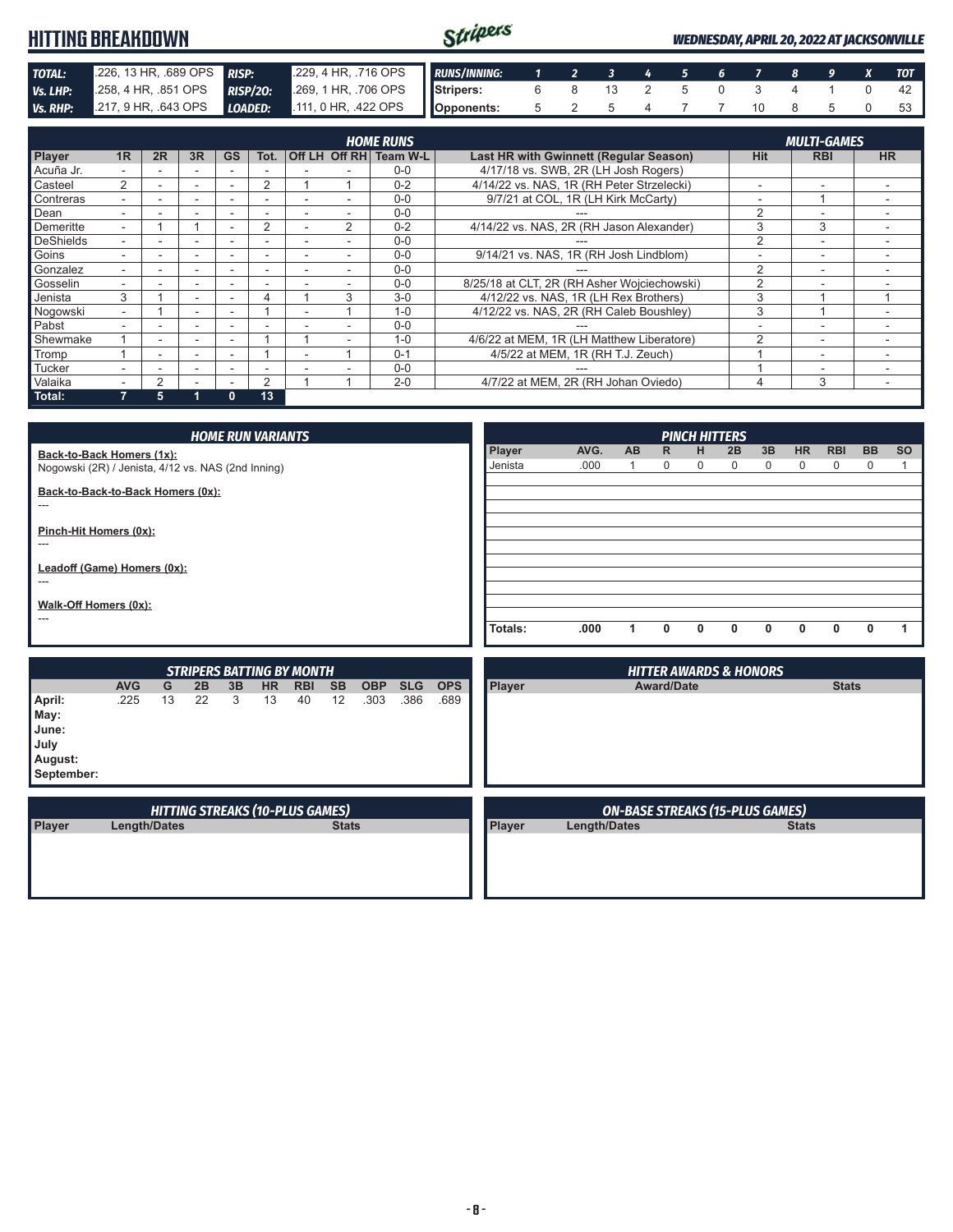### **SEASON SUMMARY**



### **TEAM HIGHS & LOWS**

| <b>OFFENSE:</b>  |  |
|------------------|--|
|                  |  |
|                  |  |
|                  |  |
|                  |  |
|                  |  |
|                  |  |
|                  |  |
|                  |  |
|                  |  |
|                  |  |
|                  |  |
|                  |  |
|                  |  |
|                  |  |
|                  |  |
|                  |  |
|                  |  |
| <b>PITCHING:</b> |  |
|                  |  |

Most Walks, Game ......................................................................6 (4/6 at Memphis) Most Runs Allowed, Inning .................................... 7 (8th Inning, 4/13 vs. Nashville) Most Runs Allowed, Game .................................................... 10 (4/16 vs. Nashville) Fewest Runs Allowed, Game .................................................. 1 (4/15 vs. Nashville) Most Hits Allowed, Game ...................................................... 12 (4/16 vs. Nashville) Fewest Hits Allowed, Game ....................................5 (4x, last: 4/19 at Jacksonville) Most Home Runs Allowed, Game ..............................3 (2x, last: 4/16 vs. Nashville) Most Hit Batsmen, Game ...........................................2 (2x, last: 4/14 vs. Nashville) Most Wild Pitches, Game ...........................................2 (2x, last: 4/14 vs. Nashville)

Most Double Plays Turned, Game .......................................3 (4/19 at Jacksonville) Most Triple Plays Turned, Game ...................................................................... None Most Errors, Game ..................................................1 (5x, last; 4/19 at Jacksonville) Most Stolen Bases Allowed, Game ............................3 (2x, last: 4/16 vs. Nashville) Most Caught Stealing, Game ....................................................1 (4/10 at Memphis)

### **INDIVIDUAL HIGHS & LOWS**

| <b>HITTING (GAME):</b> |  |
|------------------------|--|
|                        |  |
|                        |  |
|                        |  |
|                        |  |
|                        |  |
|                        |  |
|                        |  |
|                        |  |
|                        |  |
|                        |  |
|                        |  |
|                        |  |
|                        |  |

#### **PITCHING (GAME):**

#### **DEFENSE (GAME):**

### **STREAKS**

|  |  | OFFENSIVE (LONGEST IN 2022 ONLY): |
|--|--|-----------------------------------|
|--|--|-----------------------------------|

#### **PITCHING (LONGEST IN 2022 ONLY):**

### **LAST TIME IT HAPPENED (GWINNETT REGULAR-SEASON HISTORY)**

#### **TEAM OFFENSE:**

| <u>. LAM VI LENVE.</u> |  |
|------------------------|--|
|                        |  |
|                        |  |
|                        |  |
|                        |  |
|                        |  |
|                        |  |
|                        |  |
|                        |  |
|                        |  |
|                        |  |
|                        |  |
|                        |  |
|                        |  |
|                        |  |
| <b>TEAM PITCHING:</b>  |  |
|                        |  |
|                        |  |
|                        |  |
|                        |  |
|                        |  |
|                        |  |
|                        |  |
|                        |  |
| <b>TEAM DEFENSE:</b>   |  |
|                        |  |

#### **TEAM DEFENSE:** Turn a Triple Play .........................6/5/21 vs. Jacksonville (Camargo-Kipnis-Snider) Commit 5 Errors ..........................................................................8/17/10 vs. Norfolk

### **TEAM MISCELLANEOUS:**

| 21-Run Margin of Defeat…………………………………7/13/12 at Louisville (Lost 1-22) |
|-----------------------------------------------------------------------|

**TEAM MISCELLANEOUS**

| Long Multi-Game Scoreless Streak | <b>None</b> |
|----------------------------------|-------------|

**DEFENSE:**

Largest Margin of Victory.............................3 Runs (2x, last: 4/10 at Memphis, 6-3) Largest Comeback Win .........................................1 Run (4/6 at Memphis, 0-1, 5-3) ................... 5 Runs (4/13 vs. Nashville, 5-0, 5-7) Longest Game, Innings .........................................9 (13x, last: 4/19 at Jacksonville) Longest Game, Time ............................................................3:23 (4/10 at Memphis) Largest Home Attendance ................................................ 5,018 (4/12 vs. Nashville) Largest Road Attendance ..............................................5,153 (4/19 at Jacksonville) Longest Total Delay............................................................ 0:12 (4/12 vs. Nashville) Long Multi-Game Scoring Drought .................................27.1 Innings (4/15-Current) Long Multi-Game Scoreless Streak .................................................................. None

#### **INDIVIDUAL OFFENSE:**

| Homers, Both Sides of Plate  Drew Waters (5/18/21 at Nashville)            |
|----------------------------------------------------------------------------|
|                                                                            |
|                                                                            |
| Back-to-Back-to-Back Homers  Arcia/Camargo/Demeritte (5/8/21 at Charlotte) |
|                                                                            |
|                                                                            |
|                                                                            |
|                                                                            |
|                                                                            |
|                                                                            |
|                                                                            |
|                                                                            |
|                                                                            |
|                                                                            |
|                                                                            |

#### **INDIVIDUAL PITCHING:**

| 9.0-Inning No-Hitter (Solo)Todd Redmond (5/28/10 at Louisville)                |
|--------------------------------------------------------------------------------|
| 9.0-Inning No-Hitter (Comb.) Wooten/Marksberry/Ramirez (6/30/16 at Louisville) |
|                                                                                |
|                                                                                |
|                                                                                |
| 21 Consecutive Saves Converted Jairo Asencio (9/6/09-8/8/11)                   |
| 25.0-Inning Scoreless Streak Stephen Marek, 25.1 IP (6/6/10-8/2/10)            |